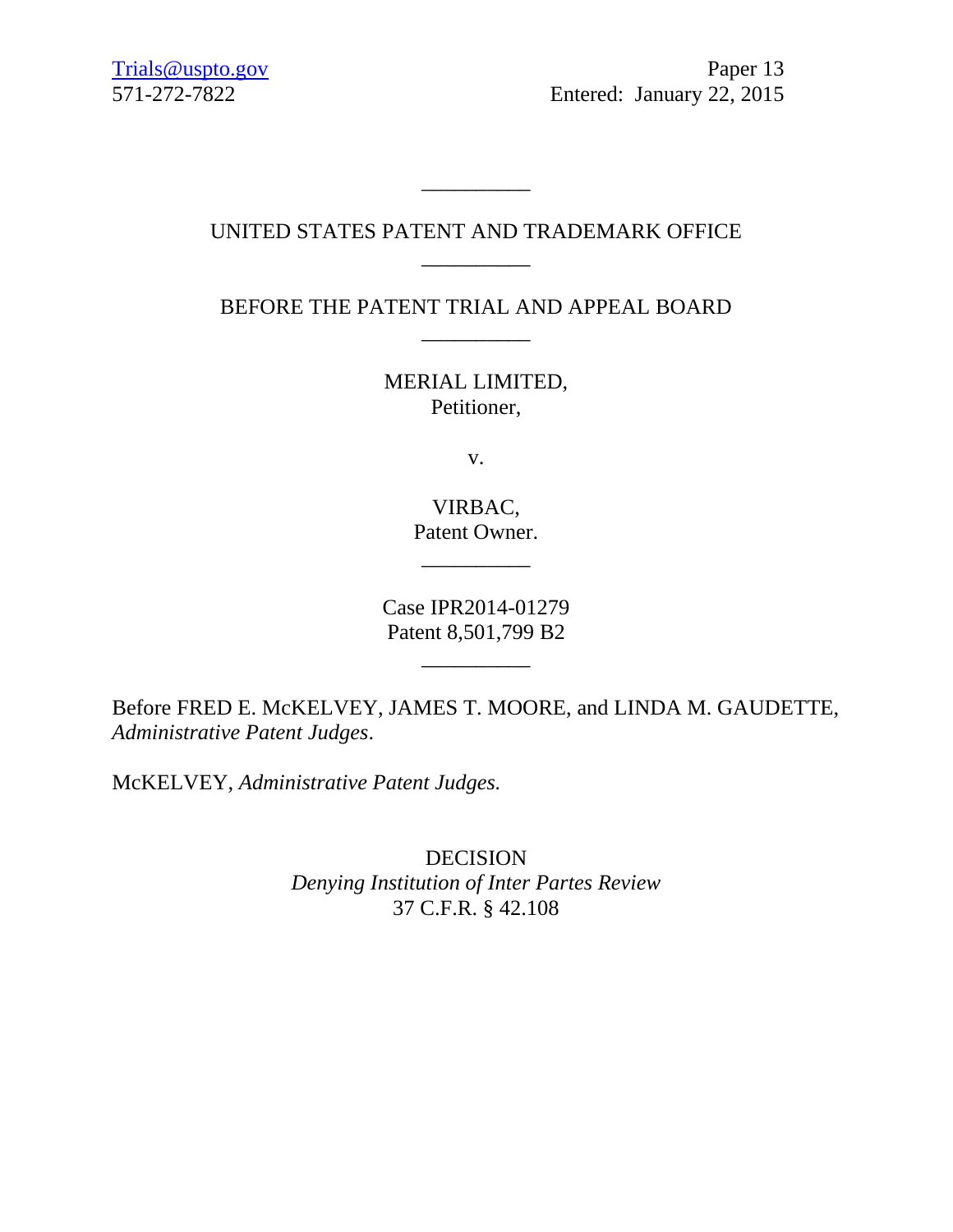#### I. INTRODUCTION

Merial Limited ("Merial") filed an original Petition (Paper 1) to institute an *inter partes* review trial of claims 1–15 (all the claims) of U.S. Patent No. 8,501,799 B2 ("the '799 patent"; Ex. 1001). 35 U.S.C. §§ 311–319; 37 C.F.R. § 42.104.

Thereafter, with permission of the Board (Paper 6), Merial timely filed a revised Petition ("Pet."; Paper 8) replacing the original Petition.

We consider the revised Petition.

Virbac ("Patent Owner") timely filed a Preliminary Response. (Paper 10). 35 U.S.C. § 313; 37 C.F.R. §42.107(a).

Thereafter, with the permission of the Board, Virbac timely filed a Supplemental Preliminary Response (Paper 12).

We have considered the Preliminary Response and the Supplemental Preliminary Response.

We have been delegated authority by the Director to determine whether to institute an *inter partes* review trial. 37 C.F.R. § 42.4.

For the reasons to be discussed, Petitioner has not established a reasonable likelihood of prevailing on its challenge of claims 1–15 of the '799 patent. Accordingly, we do not institute *inter partes* review of any claim.

#### II. BACKGROUND

## A. The '799 patent

The '799 patent relates to antiparasitic pharmaceutical compositions said to be useful for treating flea infestation on pets, particularly dogs and cats. Ex. 1001, 3:36–37, 3:55.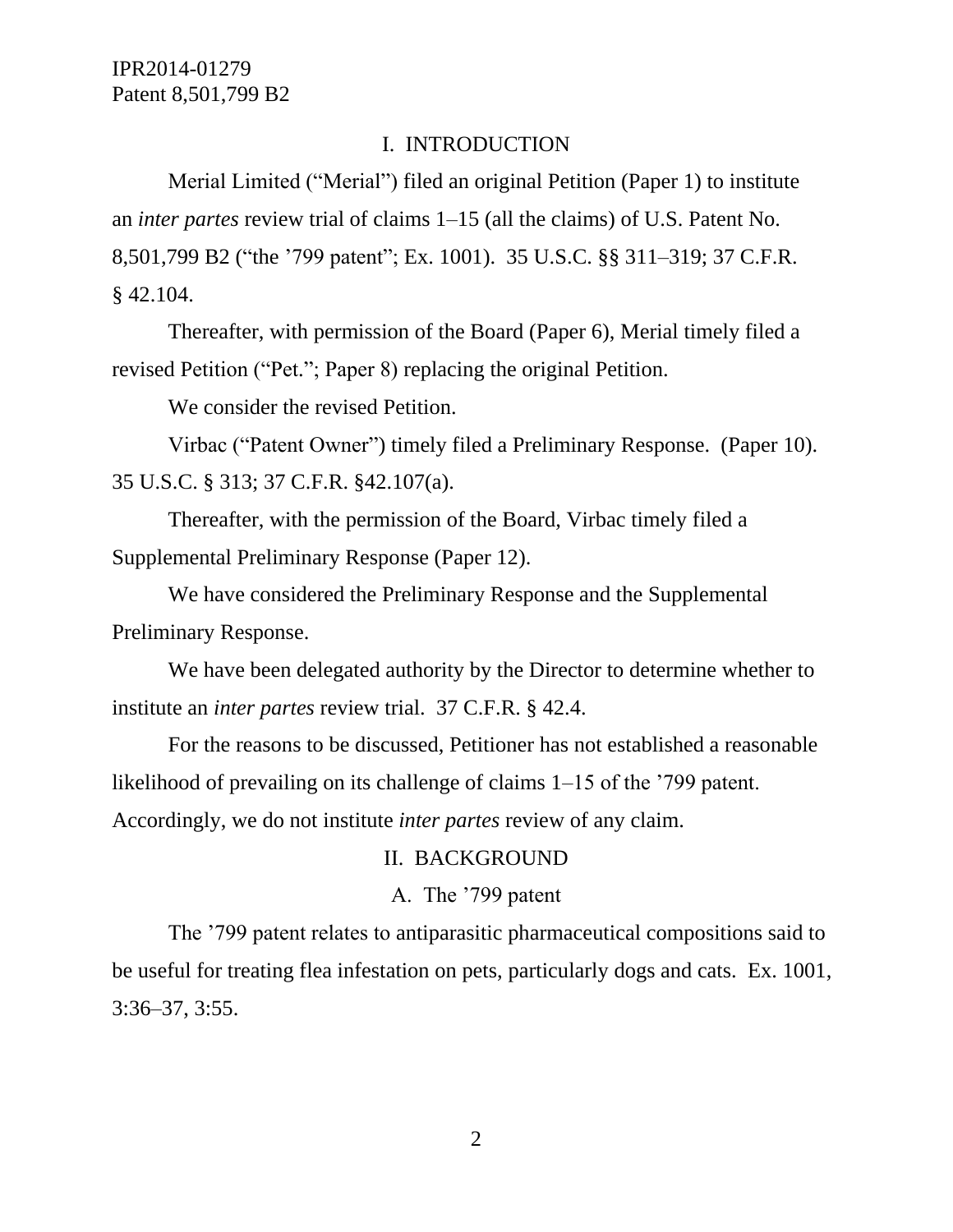Independent claim 1 reads:

A liquid pharmaceutical composition, comprising:

[1] as active principle, 5-amino-1-[2,6-dichloro-4- (trifluoromethyl)phenyl]-4-(trifluoromethylsulfinyl)-1H-pyrazole-3 carbonitrile (fipronil),

[2] at least 5% (weight/volume) of benzyl alcohol and

[3] at least 50% (weight/volume) of an organic solvent chosen from

> [a] propylene glycol monomethyl ether, [b] dipropylene glycol n-butyl ether, [c] ethylene glycol monomethyl ether, [d] ethylene glycol monoethyl ether, [e] diethylene glycol monomethyl ether and [f] propylene glycol, and [g] mixtures thereof,

[4] it being understood that said composition is free of  $C_1-C_4$ alcohol.

Ex. 1001, 11:16–27 (lettering and numbering in brackets and indentation added).

The compound 5-amino-1-[2,6-dichloro-4-(trifluoromethyl)phenyl]-4-

(trifluoromethylsulfinyl)-1H-pyrazole-3 carbonitrile, also known as fipronil, has the following structure: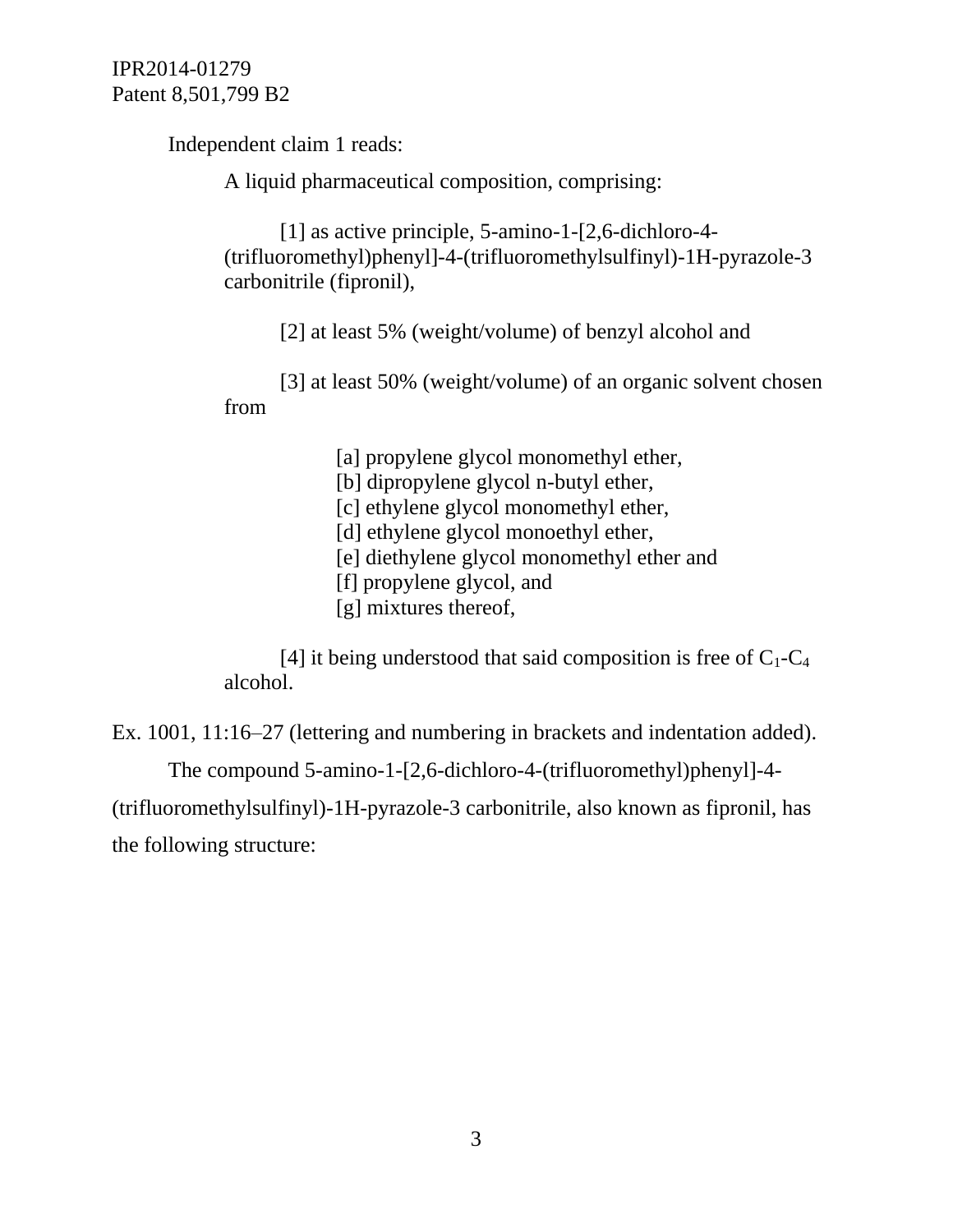

Paper 7, 2.

B. Prior Art and Asserted Grounds

Merial relies on the following evidence (listed in order by Exhibit Number):

| <b>Reference Name</b>                    | Exhibit   | <b>Reference Citation</b>                                                                                                                                                                                                          | Date          |
|------------------------------------------|-----------|------------------------------------------------------------------------------------------------------------------------------------------------------------------------------------------------------------------------------------|---------------|
|                                          | Number    |                                                                                                                                                                                                                                    |               |
| Huet et al.<br>"Huet '333"               | Ex. 1005A | US 6,426,333 B1                                                                                                                                                                                                                    | July 30, 2002 |
|                                          |           |                                                                                                                                                                                                                                    |               |
| Bonneau et al.<br>"Bonneau"              | Ex. 1014A | Comparative Efficacy of Two<br><b>Fipronil Spot-on Formulations</b><br><b>Against Experimental Flea</b><br><b>Infestations (Ctenocephalides</b><br><i>felis</i> ) in <i>Dogs</i> , $8(1)$ INTERN. J.<br>APPL. RES. VET. MED. 16-20 | 2010          |
| Saito et al.<br>"Saito '125"             | Ex. 1015A | US 2004/0254125 A1                                                                                                                                                                                                                 | Dec. 16, 2004 |
| Sirinyan et al.<br>"Sirinyan<br>WO '541" | Ex. 1017A | WO 2008/080541 A1                                                                                                                                                                                                                  | July 10, 2008 |
| Sirinyan et al.<br>"Sirinyan '387"       | Ex. 1018A | US 2009/031287 A1                                                                                                                                                                                                                  | Dec. 17, 2009 |
| Etchegaray<br>"Etchegaray '765"          | Ex. 1019A | US 6,395,765 B1                                                                                                                                                                                                                    | May 28, 2002  |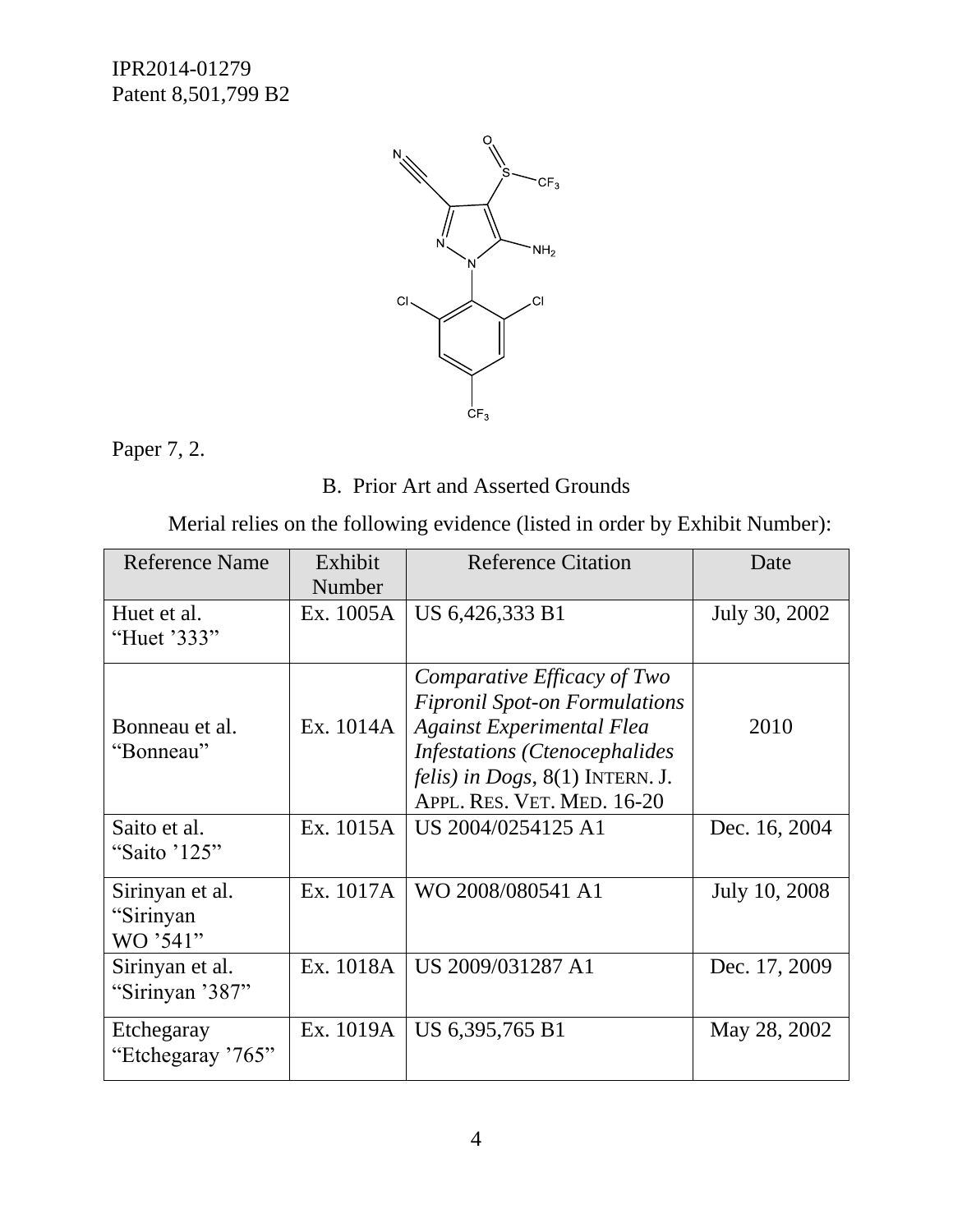| <b>Reference Name</b>                  | Exhibit | <b>Reference Citation</b>   | Date           |
|----------------------------------------|---------|-----------------------------|----------------|
|                                        | Number  |                             |                |
| Etchegaray et al.<br>"Etchegaray '724" |         | Ex. 1020A   US 6,797,724 B2 | Sept. 28, 2004 |

Huet '333, Saito '125, Etchegaray '765, and Etchegaray '724 are prior art under 35 U.S.C. § 102(b).

Sirinyan WO '541 is prior art under 35 U.S.C. § 102(a).

Bonneau is not prior art having been published after the filing date of the application which matured into the involved '799 patent.

Sirinyan '387 is not prior art because (1) a PCT application on which it is based was not published in English and (2) the § 371 filing date is after the filing date of the application which matured into the '799 patent.

Merial seeks cancellation of claims 1–15 on the following grounds.

Ground (1): unpatentability under 35 U.S.C. § 103 over Huet '333 in view of Saito '125 alone, or further in view of Bonneau. Pet. 20.

Ground (2): unpatentability under 35 U.S.C. § 103 over Huet '333 alone, or in view of Sirinyan WO '541 alone or further in view of Bonneau. Pet. 35.

Ground (3): unpatentability under 35 U.S.C. § 103 over Etchegaray '765 in view of Etchegaray '724 and Bonneau alone or further in view Saito '125. Pet. 48.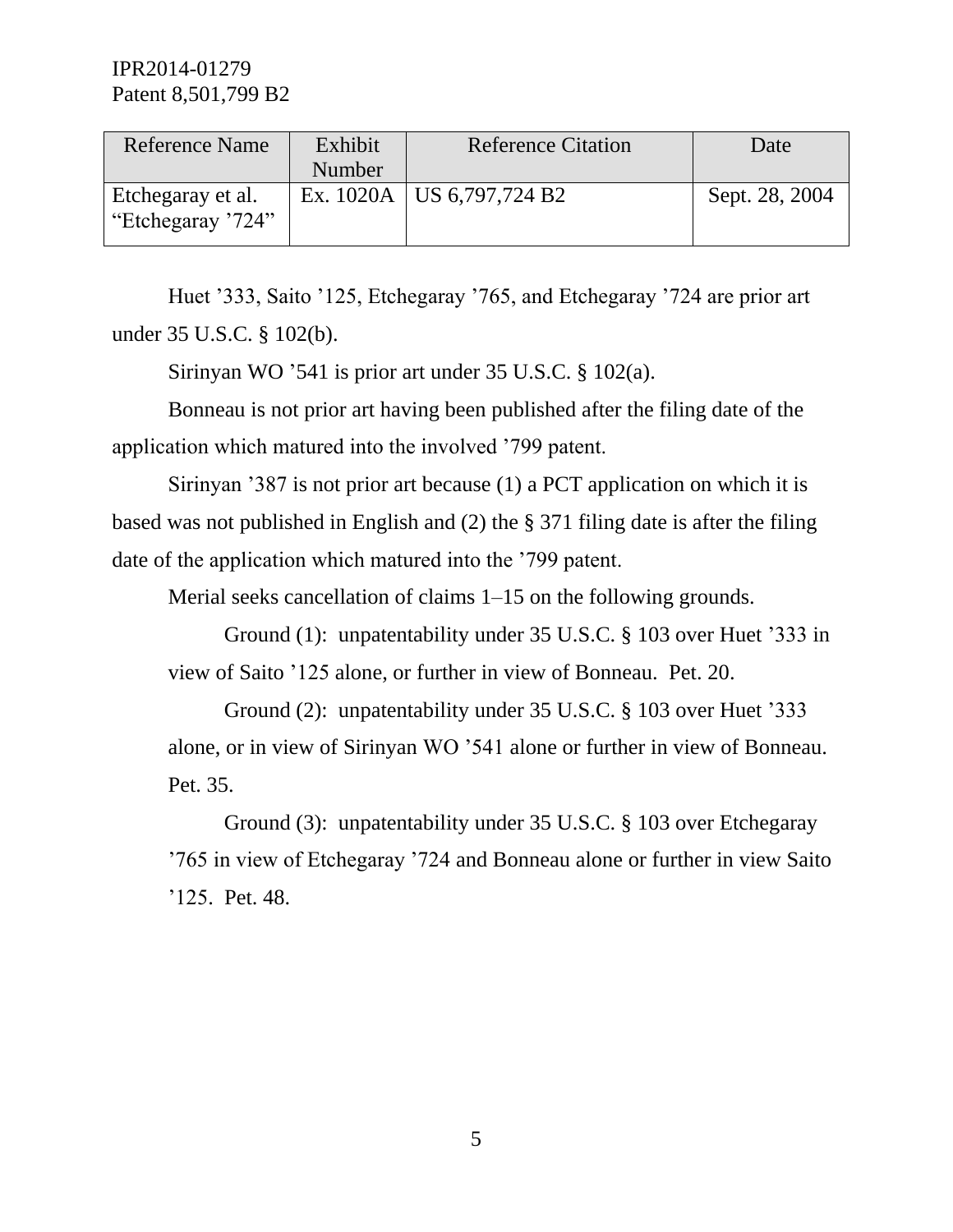#### III. ANALYSIS

#### A. Preliminary Matters

#### 1. Bonneau

As noted above, Bonneau is not prior art.

Bonneau is relied upon by Merial in support of all three grounds in an attempt to establish facts associated with results of experimental testing said to be reported by Bonneau.

Experimental work described by Bonneau is not admissible at this stage to prove the truth of the experimental work. 37 C.F.R. § 42.62(a); Fed. R. Evid. 802.

To get around any hearsay consideration, Merial relies on Bonneau as evidence of an *admission* on the part of Virbac that there is no practical difference between two spot-on formulations: (1) Effipro<sup>®</sup> Spot-on (said to be a Virbac product) and (2) Frontline<sup>®</sup> Top spot (said to be a Merial product). Pet. 48 (next to last line); Fed. R. Evid. 801(d)(2).

Even assuming that one of the authors of Bonneau (Stéphane Bonneau) is an employee of Virbac authorized to make admissions on behalf of Virbac, we nevertheless decline to give any weight to Bonneau.

According to Bonneau, "[b]oth Effipro<sup>®</sup> Spot-on and Frontline<sup>®</sup> Top spot are 10% w/v fipronil-based spot-on solutions but some of their vehicles are different." Ex. 1014, 20 (col. 1, first full paragraph).

We have not been directed to or found in Bonneau any description of the precise ingredient make-up of the two spot-on solutions said to have been tested.

Therefore, we are unable to determine the precise differences between the solutions tested and we are in no position to know on this record exactly what has been admitted by Virbac.

Accordingly, we decline to give Bonneau any weight.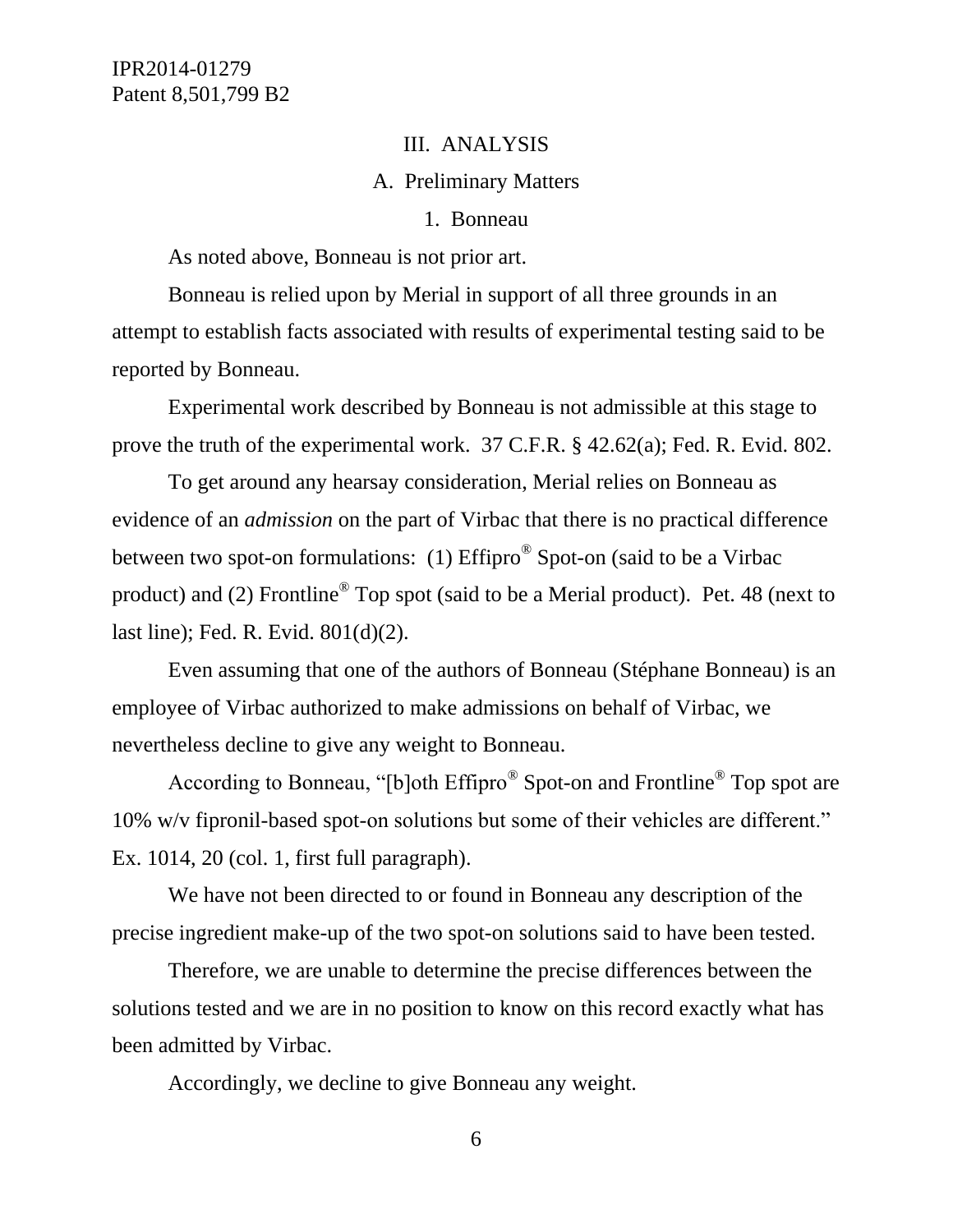#### 2. Translation Issue

When Merial filed its original Petition, it did not include a certified translation of Sirinyan WO '541 (Ex. 1017A).

Instead Merial relied on an "equivalent" patent document, *viz.*, Sirinyan '387 (Ex. 1018A).

Virbac called attention to the fact that the "equivalent" does not comply with the requirement for a translation. 37 C.F.R. § 42.63(b).

During a conference call, Merial maintained that because Sirinyan WO '541 is based on a PCT application, a translation was not required, and that Sirinyan '387 should suffice.

The Board disagreed and called attention to *Stevens v. Tamai*, 366 F.3d 1325 (Fed. Cir. 2004), involving a similar situation under similar translation requirements of the interference rules (37 C.F.R. § 41.154(b)).

As a result, Merial agreed to submit a certified translation and that translation was timely filed as Ex. 1021A.

Lack of a certified translation is no longer an issue.

Sirinyan '387 and the certified translation appear to the same.

Sirinyan '387 has paragraph numbers and the certified translation lacks paragraph numbers; to the extent necessary we will refer to Sirinyan '387.

#### 3. Multiple Grounds

Virbac accurately points out that with respect to each of Grounds (1) through (3), Merial has included more than one basis in support of the ground.

For example, in presenting Ground (1) Merial argues that Claim 1 is unpatentable under 35 U.S.C. § 103 over Huet '333 in view of Saito '125 alone, or further in view of Bonneau. Pet. 20.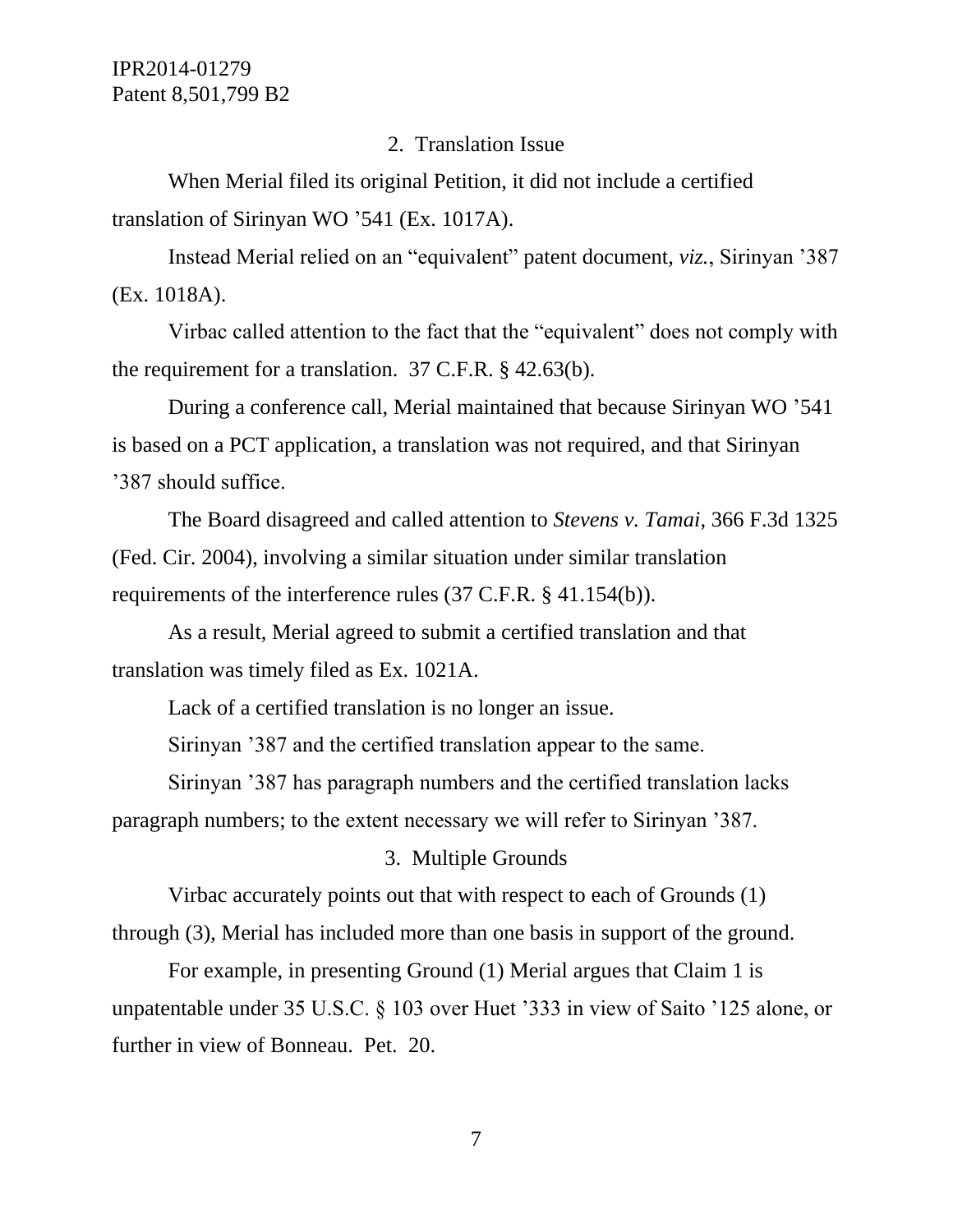At least two rationales are cited: (1) a combination of Huet '333 and Saito '125 and (2) a combination of Huet '333, Saito '125, and Bonneau.

Alternative phraseology such as that set out in Grounds (1) through (3), has been discouraged. *See In re Herrick*, 344 F.2d 713, 716 (CCPA 1965) (combining multiple references using "and/or" create geometrically expanding number of rejections that are difficult to address individually).

Accordingly, we will consider each of Grounds (1) through (3) solely on the basis of *all* evidence cited and decline to consider "grounds" involving less than all the evidence cited.

If a case of obviousness cannot be made out on the basis of all the evidence, it follows that the case cannot be made out on less than all the evidence.

#### 4. Unexpected Results

In its Preliminary Response, Virbac relies on data set out in the '799 patent as evidence of unexpected results.

However, to the extent that Virbac relies on the data to establish facts to prove unexpected results, the data at this stage is hearsay. Fed. R. Evid. 802.

The content of the '799 patent may be relied upon to establish what is described in the patent, but it may not in this *inter partes* proceeding be relied upon to establish the truth of what is described.

## 5. Virbac's Argument that Merial's Arguments are Similar to Examiner's Rationale Initially Rejecting Claims

Virbac maintains that a trial should not be instituted because Merial's arguments in support of unpatentability are essentially the same as the Examiner's rationale in rejecting, and subsequently allowing, claims.

Accordingly, Virbac maintains that Merial should not be allowed to reargue matters previously considered by the Examiner. 35 U.S.C. § 325(d).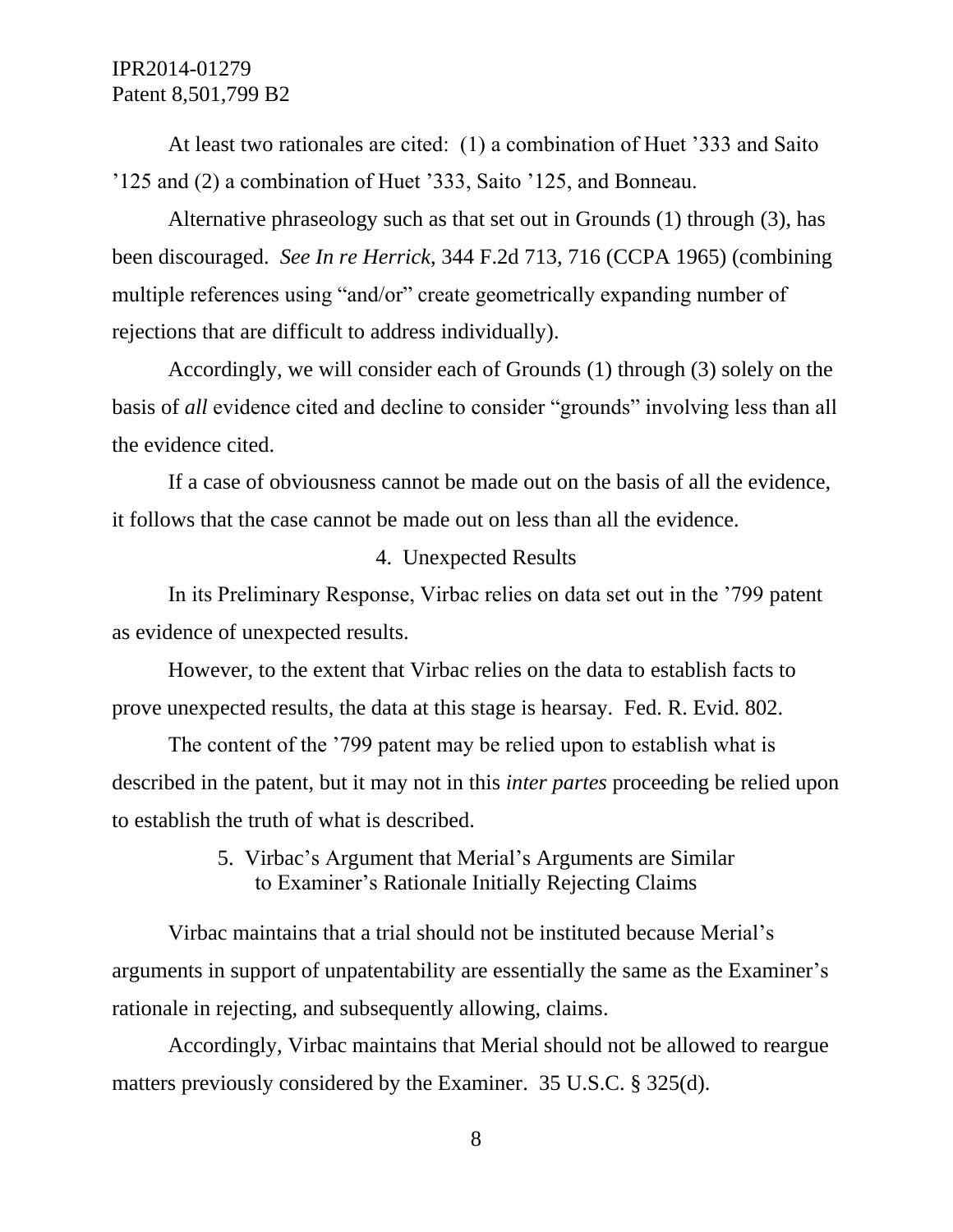The statute gives the Director discretion to take into account whether, and reject a petition because, the same or substantially the same prior art or arguments previously were presented to the Office. *Id*.

Examination of an application takes place in an ex parte environment. *Glaxo Wellcome Inc. v. Cabilly*, 56 USPQ2d 1983, 1984 (BPAI 2000) (the Board is not bound in an *inter partes* case by an ex parte decision of a patent examiner); *Keystone Bridge Co. v. Phoenix Iron Co.*, 95 U.S. 274, 279 (1877) (patents are procured ex parte and the public is not bound by decision of the Patent Office to issue the patent); *see also Sze v. Bloch*, 458 F.2d 137, 140 (CCPA 1972) (holding during ex parte examination cannot be binding in a subsequent *inter partes* case involving application in which holding was made); *Swengel v. Burkig*, 455 F.2d 577, 579 (CCPA 1972) (same); *Switzer v. Sockman*, 333 F.2d 935, 940–41 (CCPA 1964) (same)); *Turchan v. Bailey Meter Co.*, 167 F. Supp. 58, 63–64 (D. Del. 1958) (same).

There are different burdens in an *inter partes* review proceedings vis-à-vis ex parte examination.

For example, an examiner is free to accept showings described in a specification as sufficient to establish an unexpected result even if Rule 132 testimony is not presented.

In an *inter partes* review, the Federal Rules of Evidence apply and unexpected results must be proved via testimony subject to cross-examination.

If an *inter partes* review trial is instituted, a patent owner would have an opportunity to present testimony establishing any unexpected result said to be shown by experiments described in the specification.

In this case, we believe the better course is to evaluate Merial's Petition on the merits as to Grounds (1) and (2).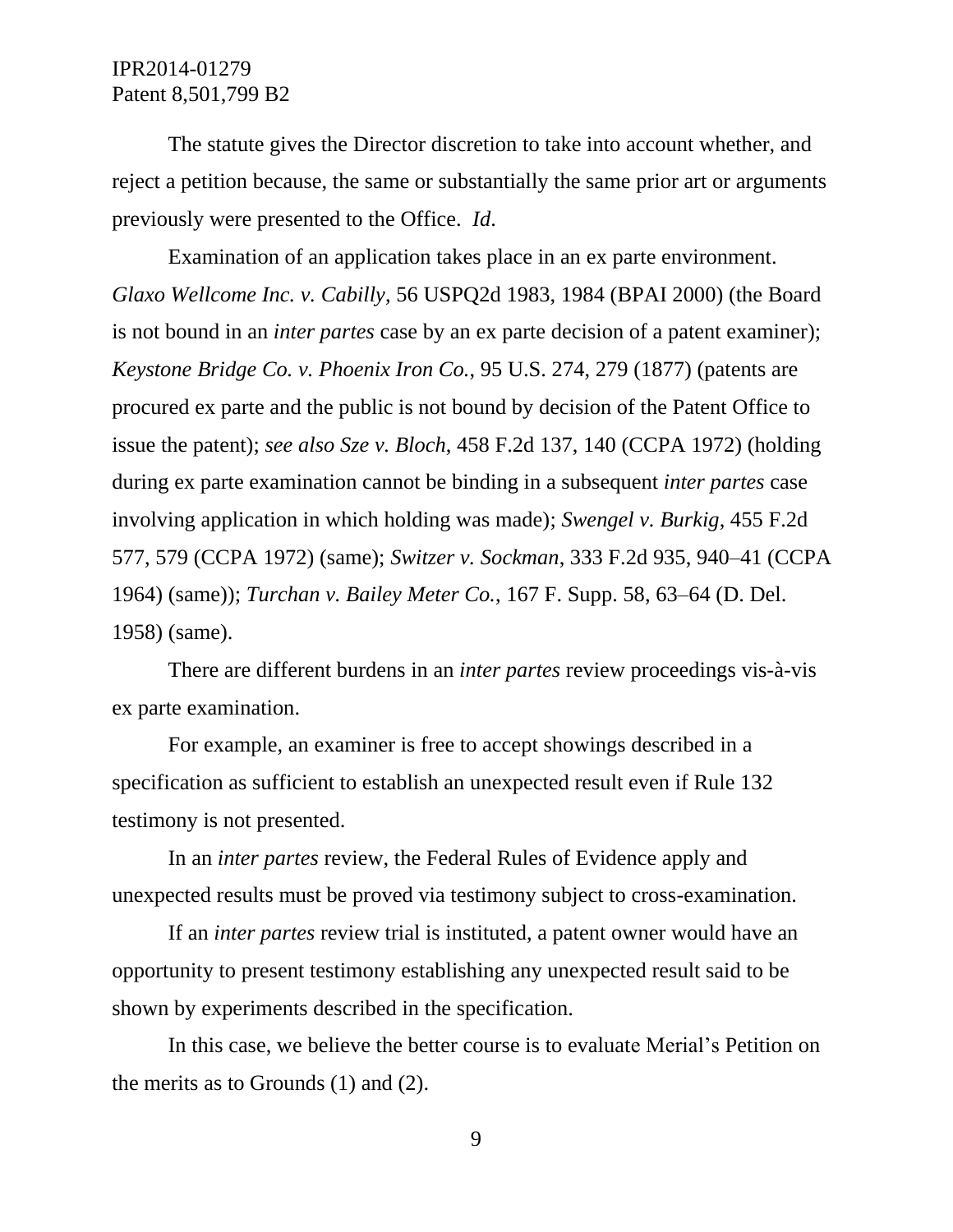However, as to Ground (3), and for reasons hereinafter given, we take into account, and deny the Petition, because we find that the same or substantially the same prior art was previously presented to, and considered by, the Office during ex parte examination of the application which matured into the '799 patent.

#### B. Claim Construction

The Petition proposes interpretation of numerous claimed limitations. Pet. 4–20.

However, there is only one claim phrase which we believe requires consideration for purposes of this decision, *viz.*: "it being understood that said composition is free of  $C_1$ - $C_4$  alcohol."

According to Merial, the phrase is "Nonsense and Does NOT Limit the '799 Patent Claims." Pet. 12.

We disagree.

Limitations in claims should be interpreted in light of the specification. *Phillips v. AWH Corp.*, 415 F.3d 1303, 1313 (Fed. Cir. 2005) (en banc) (the meaning of a claim term is the meaning that the term would have to a person of ordinary skill in the art at the time of the invention after read in light of the entire patent).

We have to determine how one skilled in the art would have interpreted the limitation in question as of the applicable filing date, *viz.*, December 16, 2008.

The invention involves pharmaceutical fipronil-containing compositions said to be useful in treatment of and prevention from flea infestations on pets. Ex. 1001A, 3:15–20.

The inventor (Guy Derrieu) was not the first to invent the use of fipronil for treatment of pets. The '799 patent explains: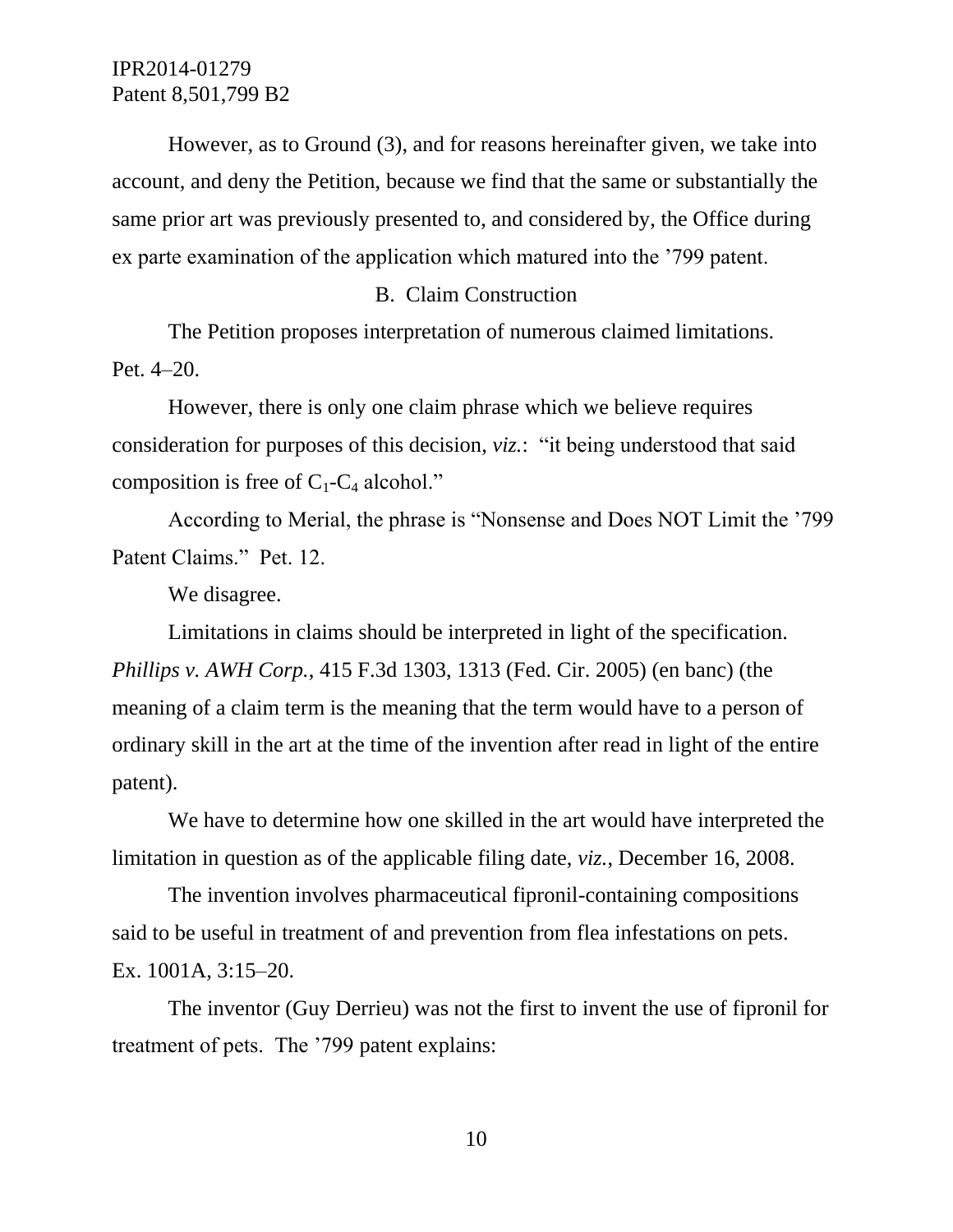fipronil is often difficult to formulate and may lead to crystallization. In order to overcome this problem, it has already been proposed, especially in patent application EP 0 881 881, to formulate N-phenylpyrazole derivatives [fipronil being an N-phenylpyrazole derivative] in solvent medium in the presence of a crystallization inhibitor and a  $C_1$ - $C_4$  alcohol. The product Frontline® Spot-On Chat et Chien, sold in France by the company Merial SAS is [said to be] based on this technology.

*Id.* at 2:60–67.

In the *broadest* sense a "C<sub>1</sub>-C<sub>4</sub> alcohol" could be any alcohol having 1 to 4 carbon atoms and at least one hydroxyl group, i.e., a ─OH group. Ex. 1013A, 30 (*see* Alcohol, I. Monohydric, 1. Aliphatic, (a) paraffinic (ethanol)).

However, Merial suggests that the " $C_1$ - $C_4$  alcohol" limitation in claim 1 is meaningless. Why? Some of the glycols set out in part [3] of claim 1, as reproduced above, have 3 or 4 carbon atoms and at least 1 ─OH group.

The structural formulas of the glycols set out in part [3][a-f] of claim 1 are set out below.

The major isomer of propylene glycol monomethyl ether has 4 carbon atoms, 1 ─OH group, and the formula:

$$
\begin{array}{c}\n\text{OH} \\
|\text{CH}_3\text{CHCH}_2\text{--O--CH}_3\n\end{array}
$$

Ex. 1003A (Pate Declaration) ¶ 7.1; Ex. 1007, 1.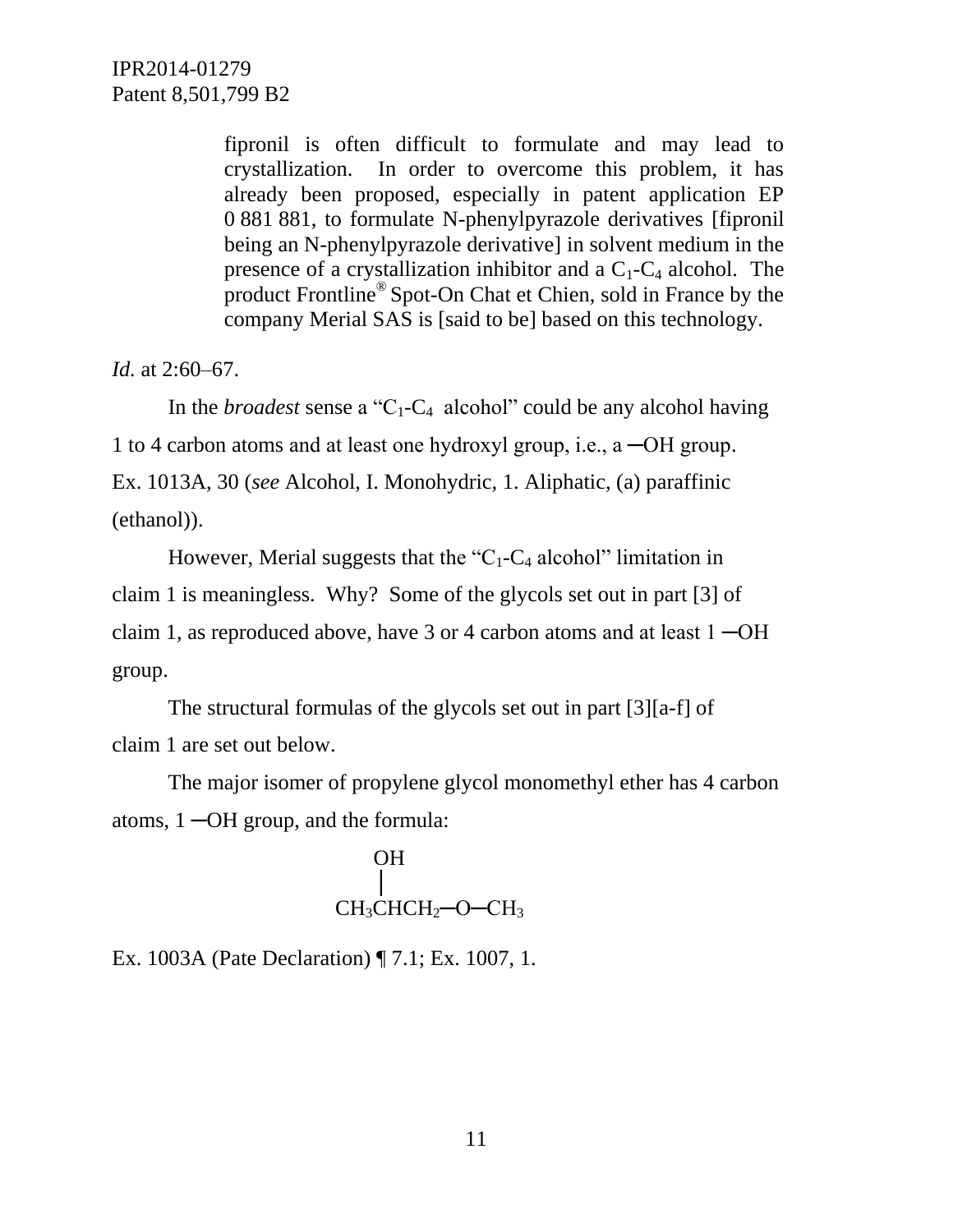Dipropylene glycol n-butyl ether has 10 carbon atoms, 1 ─OH group and the formula:

$$
\begin{array}{c}\n\text{OH} & \text{CH}_3 \\
\downarrow & \downarrow \\
\text{CH}_3\text{CHCH}_2\text{OCHCH}_2\text{OC}_4\text{H}_9\n\end{array}
$$

Ex. 1003A (Pate Declaration), ¶ 7.2; Ex. 1008A, 1.

Ethylene glycol monomethyl ether has 3 carbon atoms, 1 ─OH group and has the formula:

### $HOCH<sub>2</sub>CH<sub>2</sub>OCH<sub>3</sub>$

Ex. 1003A (Pate Declaration), ¶ 7.3; Ex. 1009A, 3 (6038)

Ethylene glycol monoethyl ether has 4 carbon atoms, 1 ─OH group and the formula:

### $HOCH_2CH_2OCH_2CH_3$

Ex. 1003A (Pate Declaration), ¶ 7.4; Ex. 1010A, 3 (3750).

Diethylene glycol monomethyl ether has 5 carbon atoms, 1 ─OH group and the formula:

## HOCH<sub>2</sub>CH<sub>2</sub>OCH<sub>2</sub>CH<sub>2</sub>OCH<sub>3</sub>

Ex. 1003A (Pate Declaration), ¶ 7.5; Ex. 1011A, 3 (1800).

Propylene glycol has 3 carbon atoms, 2 ─OH groups and the formula:

## OH │ CH<sub>3</sub>CHCH<sub>2</sub>-OH

Ex. 1003A (Pate Declaration), ¶ 7.6; Ex. 1012A, 3 (7855).

The phrase " $C_1$ - $C_4$  alcohol" is not defined *per se* in the written description portion of the specification of the '799 patent.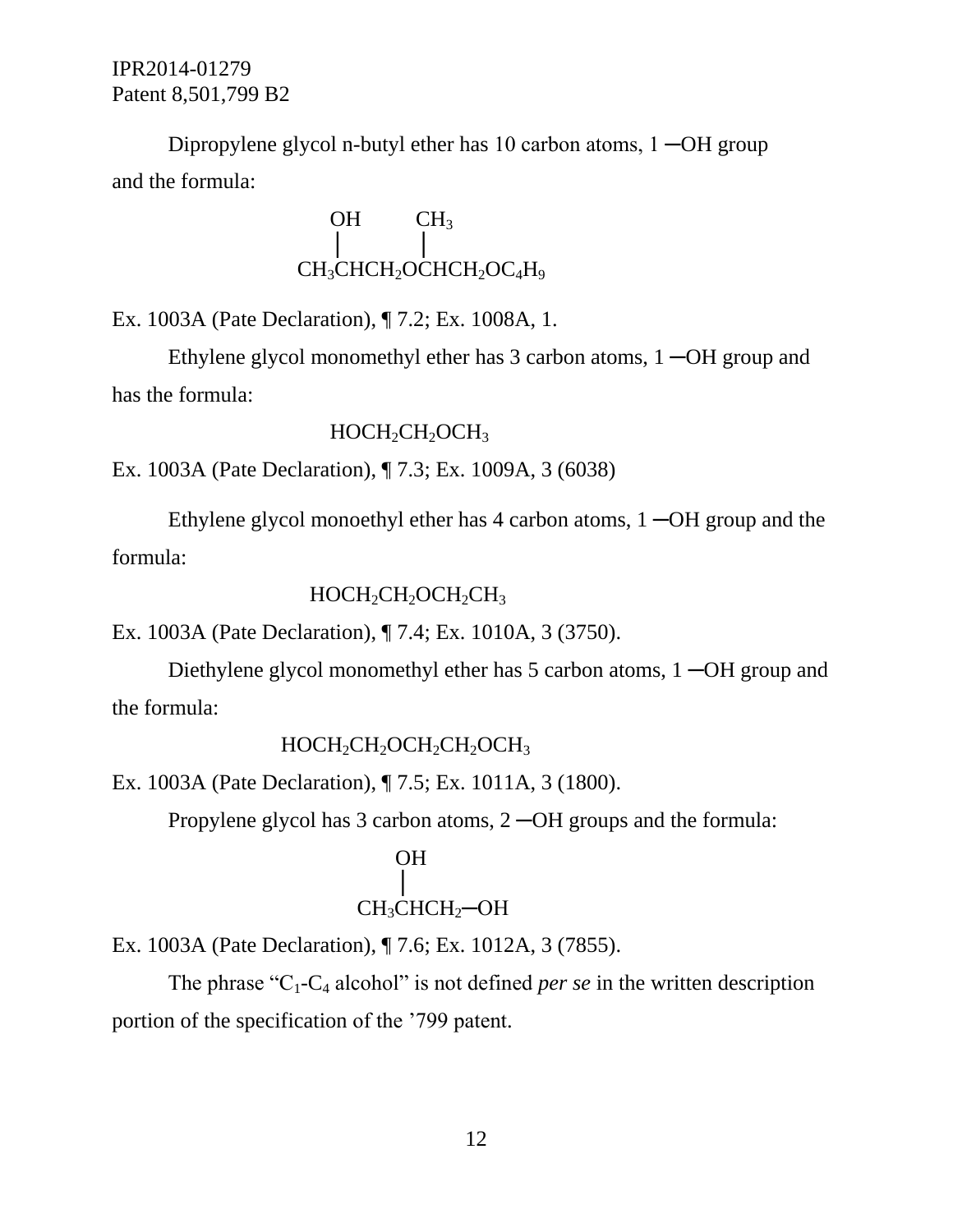According to Merial, a " $C_1$ - $C_4$  alcohol" is a compound having 1 to 4 carbon atoms and at least 1 ─OH group.

Because some of the above-identified "glycols" have 3 or 4 carbon atoms and at least 1 ─OH group, Merial reasons that they fall within the scope of the prohibited "C<sub>1</sub>-C<sub>4</sub> alcohol" and therefore the "C<sub>1</sub>-C<sub>4</sub> alcohol" limitation cannot have any significant meaning (i.e., is "nonsense" to use Merial's language).

As a result, Merial maintains that " $C_1$ - $C_4$  alcohol" cannot be a limitation in claim 1 of the '799 patent.

To quote *Reserve Life Ins. Co. v. United States*, 640 F.2d 368, 374 (Ct.Cl. 1981), to the extent that one might initially view the Merial "argument . . . [as] superficially plausible, it does not withstand penetrating analysis."

Binding precedent establishes that all the limitations of a claim must be considered and given weight in evaluation of obviousness under § 103, *Lantech, Inc. v. Keip Mach. Co.*, 32 F.3d 542, 546 (Fed. Cir. 1994), including claims in proceedings in the USPTO, *In re Gardner*, 449 Fed. Appx. 914, 916 (Fed. Cir. 2011) (nonprecedential).

Hence, we cannot agree with Merial that the limitation is "nonsense," or that it should not be considered.

Rather, the question becomes: What weight should be given to the limitation " $C_1$ - $C_4$  alcohol" in the context of the '799 patent?

As noted earlier, the specification discusses " $C_1$ - $C_4$  alcohol" in connection with a discussion of a prior art reference: EP 0 881 881 patent application. Ex. 1001A, 2:60–67.

We find it curious that neither Merial nor Virbac made the EP patent application of record as an exhibit given its mention in the '799 patent in connection with a discussion of the "C1-C4 alcohol".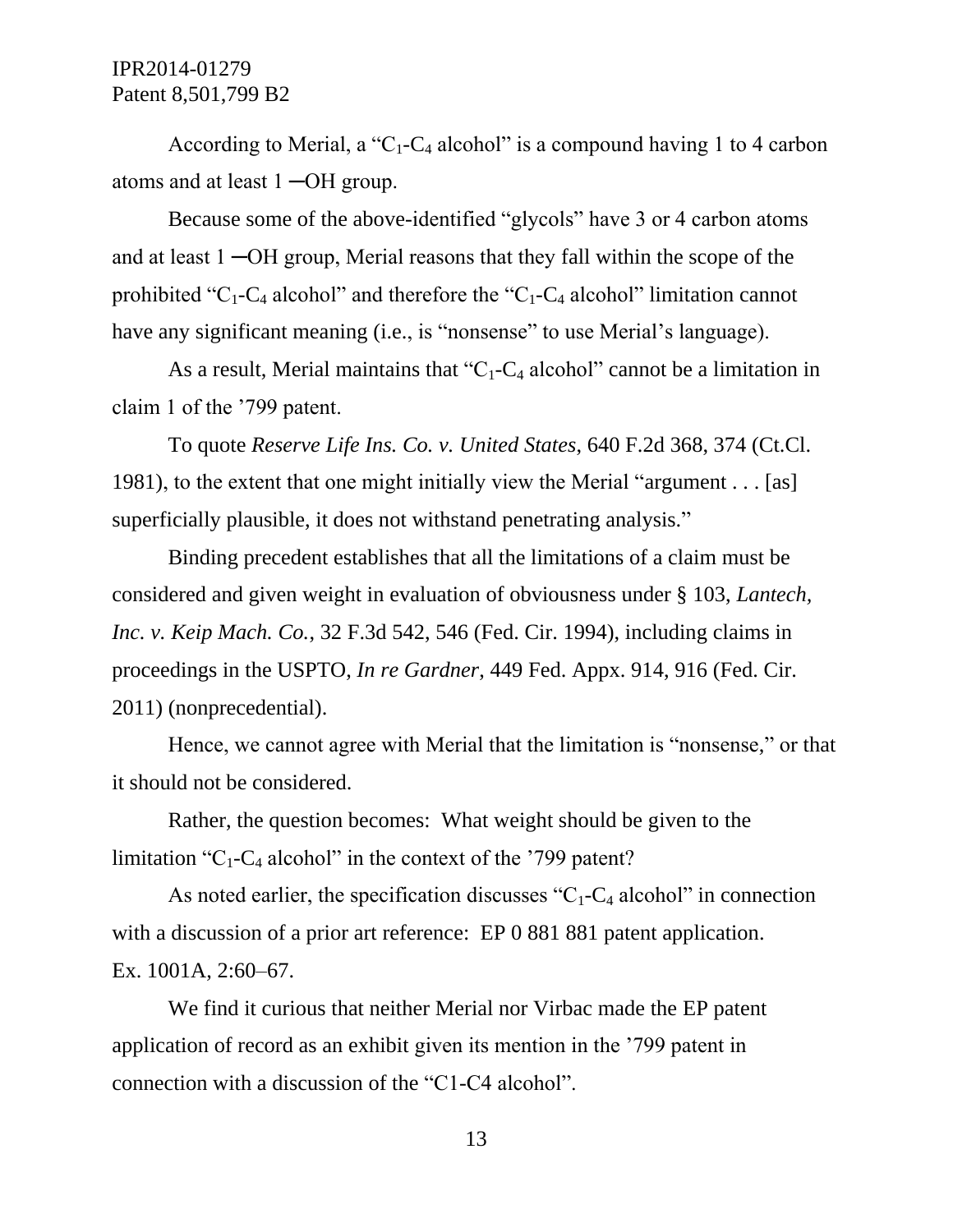We elect to take official notice of the patent application because its accuracy is immediately capable of verification given that it is a public record of the European Patent Office. 37 C.F.R. § 42.62(c) ("judicial notice" means "official notice"); Fed. R. Evid. 201(b). *Cf. VirtualAgility Inc. v. Salesforce.com, Inc.*, 759 F.3d 1307, 1312–13 (Fed. Cir. 2014) (judicial notice taken of motion to amend filed in a covered business method patent review pending before the Board).

The EP 0 881 881 patent application is made of record as Ex. 3001.

It will be noted that, for the most part, the EP 0 881 881 patent application is written in French.

However, the claims are set out in French, English, and German.

EP 0 811 811 describes a fipronil composition having a co-solvent, the co-solvent being described as including methanol (1 carbon and  $1 - OH$ ), absolute ethanol (2 carbons and  $1 - OH$ ), and isopropanol (3 carbons and  $1 - OH$ ) alcohols. Ex. 3001, 13 (element (d)), 18 (claim 18—"cosolvent d) is selected from among the group consisting of absolute ethanol, isopropanol, methanol.").

Given the reference in the '799 patent to EP 0 881 881, and the representation in the '799 patent that the formulations of EP 0 881 881 have a  $C_1$ - $C_4$  alcohol, one skilled in the art would have a reasonable basis for inferring that the methanol, absolute ethanol, and isopropanol referred to in EP 0 881 881 are the kind of  $C_1$ - $C_4$  alcohols referred to in the '799 patent.

The fact that some of the required glycols mentioned in part [3] of claim 1 also have 3 or 4 carbon atoms as well as at least one ─OH does not mean that those glycols constitute a "C<sub>1</sub>-C<sub>4</sub> alcohol" within the meaning of claim 1.

If it were otherwise, one skilled in the art would view claim 1 as not including glycols having 3 or 4 carbon atoms when the claim plainly requires a glycol—some which have 3 to 4 carbon atoms.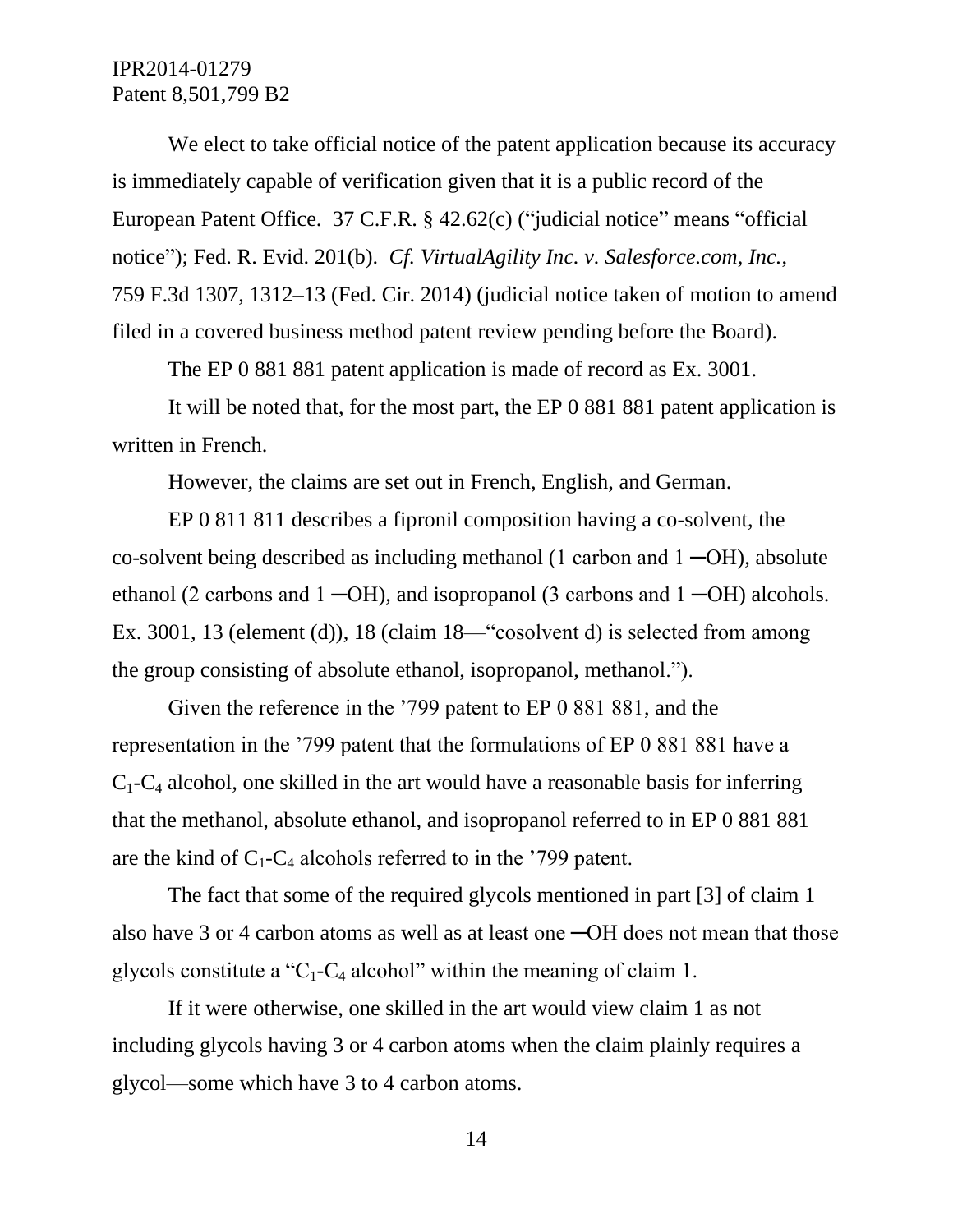Merial's proposed construction of claim 1 is at odds with the plain language of the claim.

In our view, and for the purpose of determining whether to institute a trial, claim 1 has two requirements relating to "alcohols", viz.:

> (1) a glycol within the scope of limitation [3] of claim 1, as reproduced above, must be present in the claimed composition, and

(2) the claimed composition cannot include *at least* methanol, absolute ethanol, or isopropanol.

We need not decide whether any other " $C_1$ - $C_4$  alcohol" is excluded from the scope of claim 1. As will become apparent, the issue relating to obviousness is whether one skilled in the art would have had a reason to eliminate methanol, ethanol, or isopropanol from compositions described in the prior art references relied upon by Merial.

### C. Ground (1)

Merial maintains that claims 1–15 are unpatentable under 35 U.S.C. § 103 over Huet '333 in view of Saito '125 alone, or further in view of Bonneau. Pet. (Paper 8), p. 20.

For reasons already given, we limit our consideration to the rationale based on the combined teachings of (1) Huet '333, (2) Saito '125, and (3) Bonneau (although, as discussed above, we decline to give any weight to Bonneau).

Huet '333 describes a pharmaceutical composition comprising:

(A) an effective amount of active ingredient which may be fipronil;

(B) an effective amount of a macrocyclic lactone anti-helmintic or antiparasitic agent;

(C) a pharmaceutical or veterinary liquid carrier vehicle; and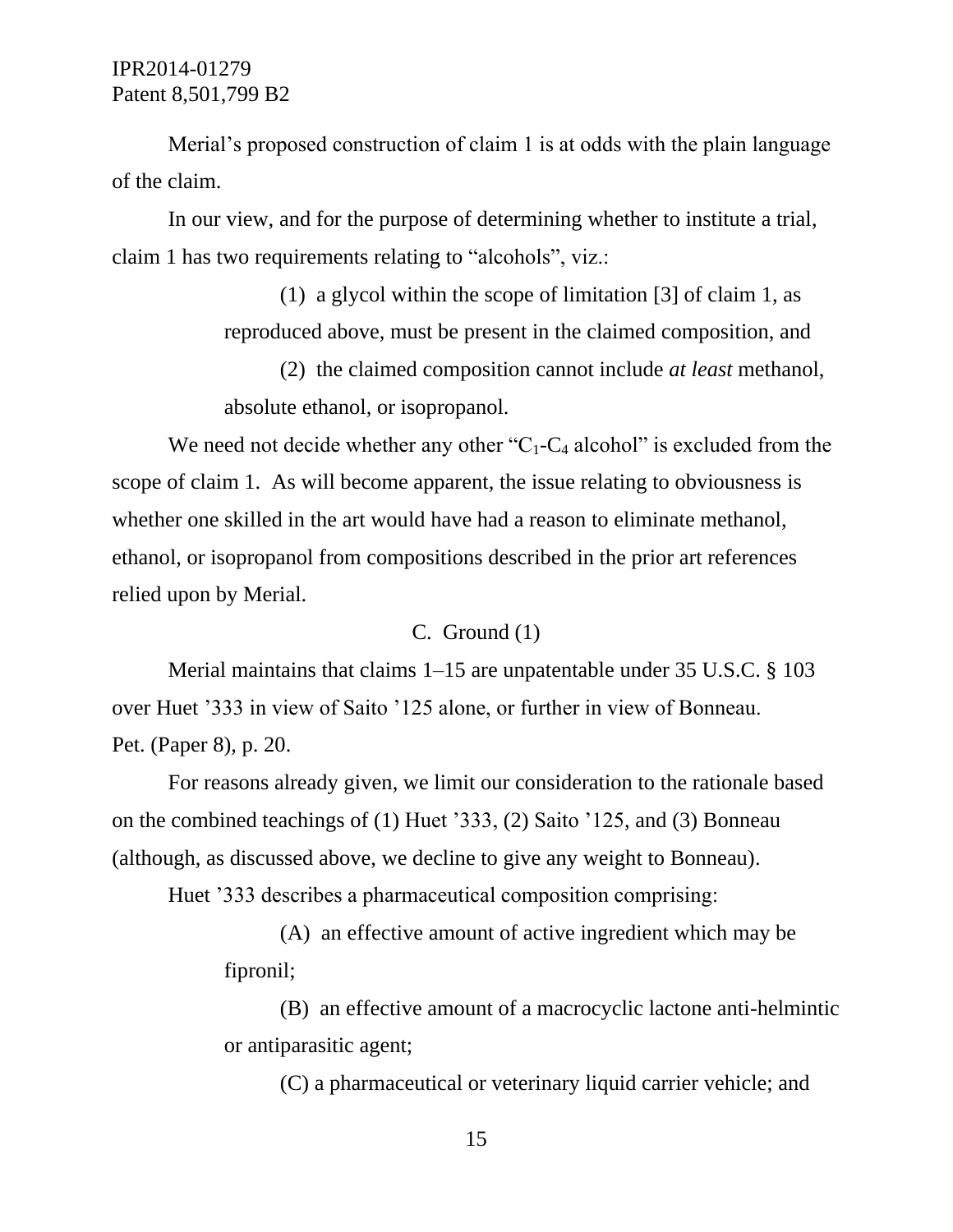(D) optionally a crystallization inhibitor.

Ex. 1005A, 4:4–11.

The liquid carrier vehicle is described as follows:

(2) the liquid carrier vehicle comprises a solvent and a cosolvent wherein

[1] the solvent is selected from the group consisting of acetone, acetonitrile, *benzyl alcohol*, butyl diglycol, dimethylacetamide, dimethylformamide, *dipropylene glycol n-butyl ether*, *ethanol, isopropanol, methanol, ethylene glycol monoethyl ether, ethylene glycol monomethyl ether,* monomethylacetamide, dipropylene glycol monomethyl ether, liquid polyoxyethylene glycols, *propylene glycol*, 2 pyrrolidone, in particular N-methylpyrrolidone, *diethylene glycol monomethyl ether*, ethylene glycol, diethyl phthalate fatty acid esters, such as the diethyl ester or diisobutyl adipate, and a mixture of at least two of these solvents and

[2] the cosolvent is selected from the group consisting of *absolute ethanol, isopropanol or methanol*.

Ex. 1005A, 6:5–21 (indentation, spacing, matter in italics, and bracketed material added).

From the above description, one skilled in the art would have recognized that the "solvent" component of the Huet '333 liquid carrier could include one or more of: (1) benzyl alcohol; (2) the glycols in part [3][a-f] of challenged claim 1; (3) methanol, ethanol, and isopropanol; and (4) other listed solvents.

The crystallization inhibitor may be benzyl alcohol. Ex. 1005A, 6:26.

A difference between the subject matter of claim 1 of the '799 patent and Huet '333 is that claim 1 excludes the presence of methanol, ethanol,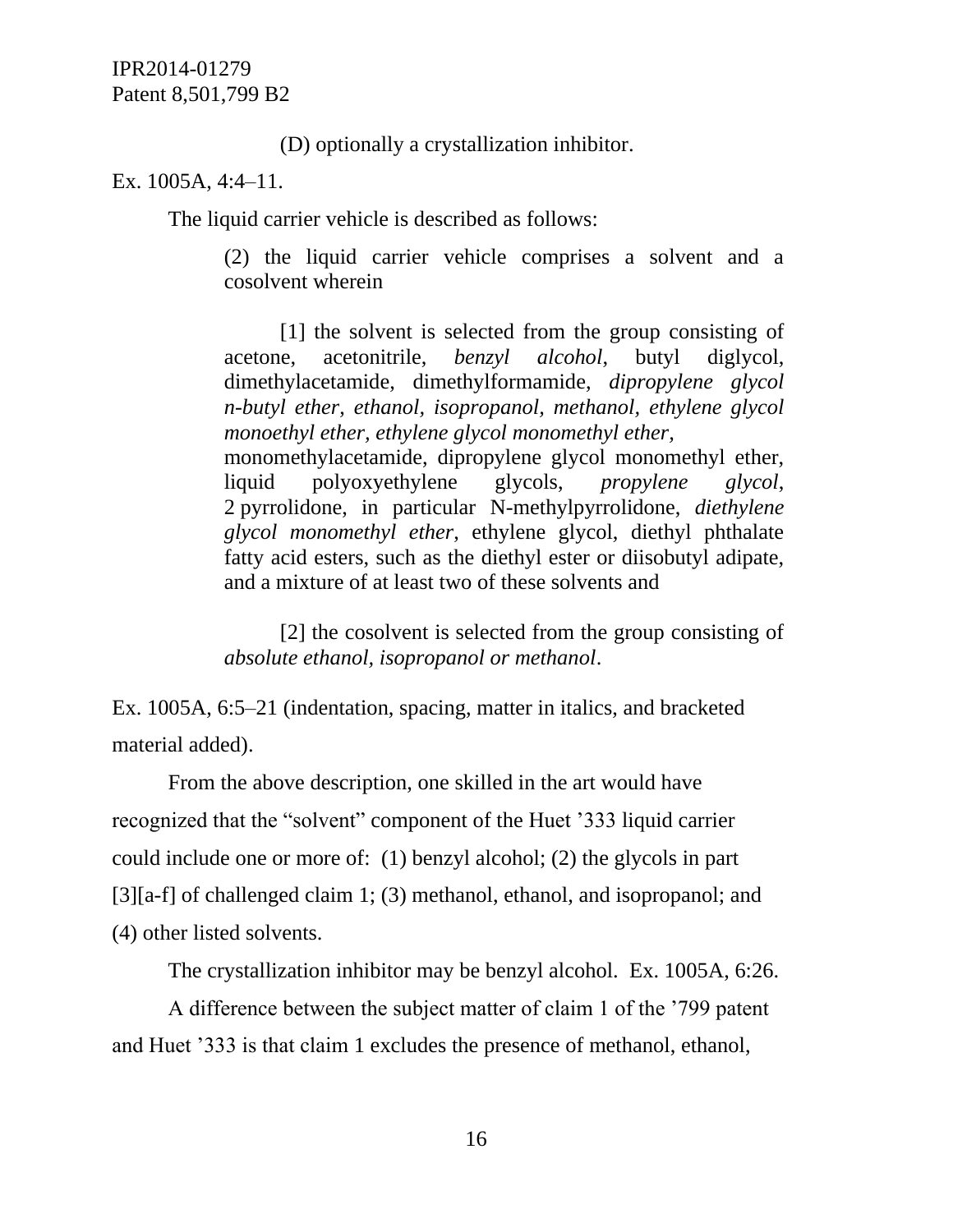and isopropanol, whereas Huet '333 requires a co-solvent selected from the

group consisting of methanol, ethanol, or isopropanol.

In order to overcome this difference, Merial turns to Saito '125

(Ex. 1015A).

Saito '125 describes compositions useful for treating fleas.

Ex. 1015A  $\P$ 3.

Fipronil may be included in the composition. Ex. 1015A ¶ 17.

The compositions may be dissolved in a suitable solvent.

Further, another desirable administration form is a method where preparations are dissolved in a solvent and administered directly to a local site. As for such a solvent, the use of an alcohol such as *ethanol, isopropanol*, oleyl alcohol or *benzyl alcohol*; a carboxylic acid such as lauric acid or oleic acid; an ester such as ethyl lactate, isopropyl myristate or propylene carbonate; a sulfoxide such as dimethylsulfoxide; or an amide such as N-methylpyrrolidone, which are known to heighten percutaneous absorptivity, individually or as mixed solvent thereof, is preferable.

Ex. 1015A ¶ 70 (italics added).

The "solvent" discussion of Saito '125 is similar to the "solvent"

discussion in Huet '333 (Ex. 1005A 6:5–18).

For example, both Saito '125 and Huet '333 mention as suitable solvents short-chain alcohols (*e.g.*, ethanol), benzyl alcohol, and

N-methylpyrrolidone.

The discussions are not similar in that Saito '125 does not mention glycols.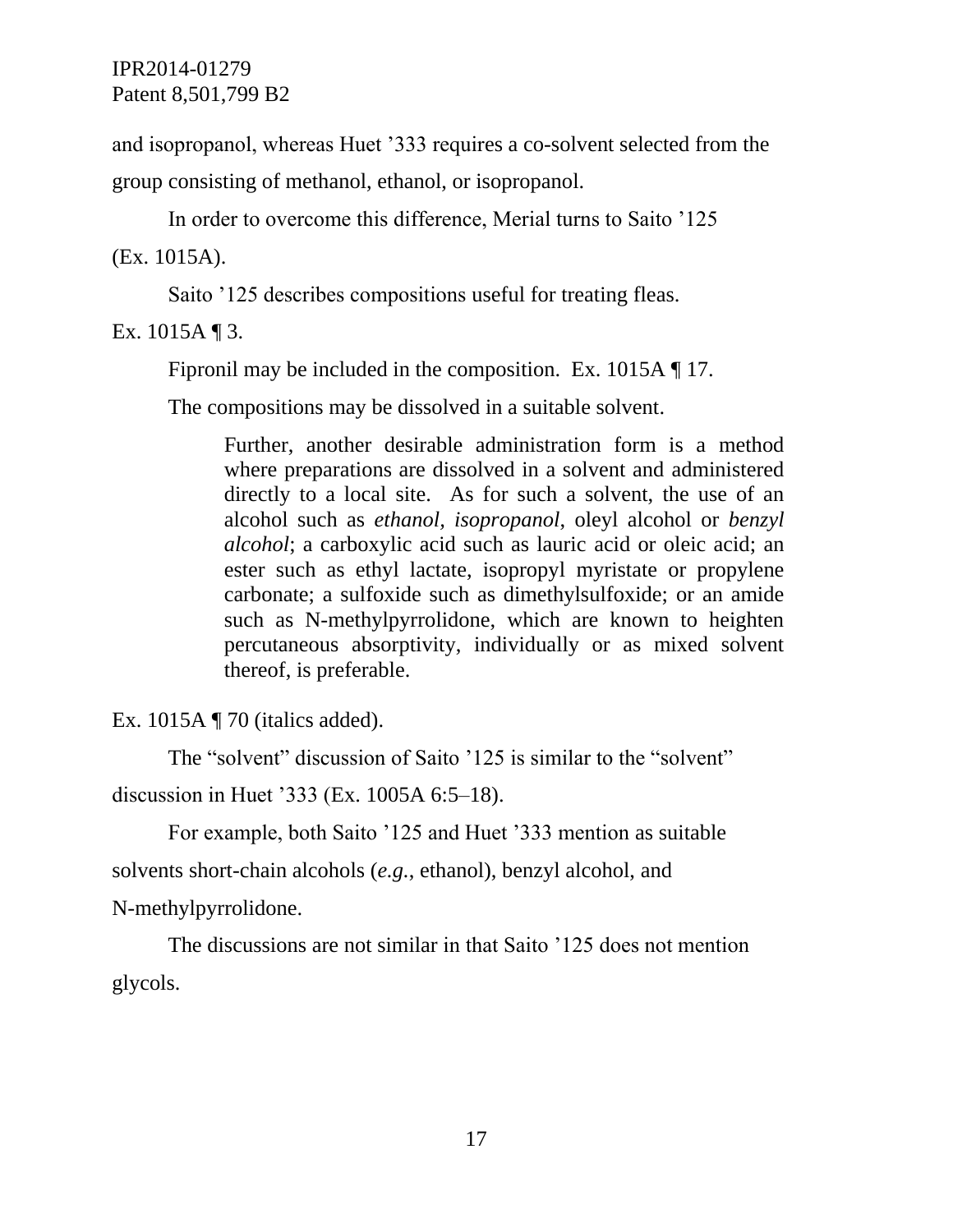In a light most favorable to Merial, Saito '125 can be said to teach that ethanol and benzyl alcohol may be equivalents "to heighten percutaneous absorptivity." Ex. 1015A ¶ 70.

However, Huet '333 requires both a solvent and a co-solvent.

It is not at all apparent that Saito '125 is discussing co-solvents in the sense that "co-solvents" are discussed by Huet '333.

In this respect, Huet '333 teaches:

The organic cosolvent for the liquid carrier vehicle will preferably have a boiling point of less than about 100° C., preferably of less than about 80° C., and will have a dielectric constant of between about 10 and about 40, preferably between about 20 and about 30; this cosolvent can advantageously be present in the composition according to a weight/weight (W/W) ratio with respect to the solvent of between about 1/15 and about 1/2; the cosolvent is volatile in order to act in particular as drying promoter and is miscible with water and/or with the solvent. Again, it is well within the skill level of the practitioner to select a suitable solvent on the basis of these parameters.

Ex. 1005A, 10:53–64.

The boiling point of benzyl alcohol is 204.7 ºC at 760 mm Hg (*i.e.*, atmospheric pressure—the pressure at which the Huet '333 and Saito '125 compositions would be used). Ex. 1007A, 186 (1124).

The boiling points of methanol ( $\sim 65^{\circ}$ C) ethanol ( $\sim 78.5^{\circ}$ C), isopropanol ( $\sim 82.4$ °C) are instantly verifiable and are below the <100°C mentioned by Huet '333. HANDBOOK OF CHEMISTRY AND PHYSICS, CRC Press, 62nd ed., C-290, C-374, C-478 (1981) (Ex. 3002).

Moreover, the Saito '125 solvent is described as being present in the composition "to heighten percutaneous absorptivity" (Ex. 1015A ¶ 70).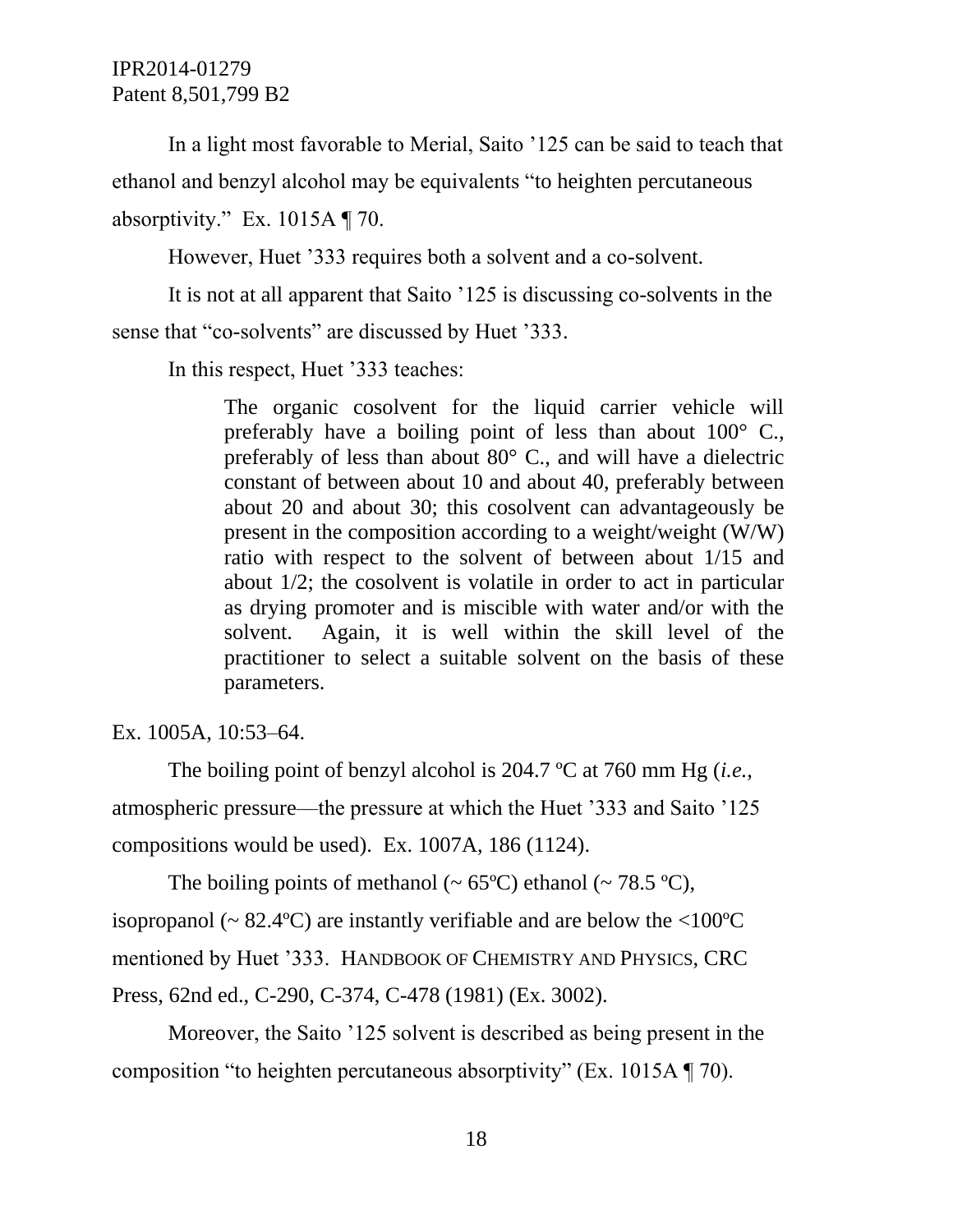whereas the Huet '333 co-solvent is described as being present "as [a] drying promoter" (Ex. 1005A, 10:61).

Given the different purposes for which the Saito '125 solvent and the Huet '333 co-solvent are used, the evidence does not support a finding that benzyl alcohol and ethanol (or methanol or isopropanol) would be "equivalents" insofar as the co-solvent of Huet '333 is concerned.

The teaching of Saito '125 does not provide a satisfactory underpinning to support a rationale that one skilled in the art would have considered benzyl alcohol a suitable substitute for methanol, ethanol, or isopropanol as the co-solvent in a Huet '333 composition. *KSR Int'l Co. v. Teleflex, Inc.*, 550 U.S. 398, 418 (2007).

We have not overlooked Merial's reliance of Bonneau.

However, for reasons set out above, we decline to give Bonneau any weight.

For the reasons given, we hold that Merial has not established that there is a reasonable likelihood it would prevail in showing claim 1 of the '799 patent would have been unpatentable over the combined teachings of Huet '333, Saito '125, and Bonneau.

Because dependent claims 2–15 of the '799 patent are narrower than independent claim 1 of the '799 patent, it follows that Merial has not established that there is a reasonable likelihood of success in showing unpatentability with respect to any of claims 2–15.

An *inter partes* review trial will not be instituted on the basis of Ground (1).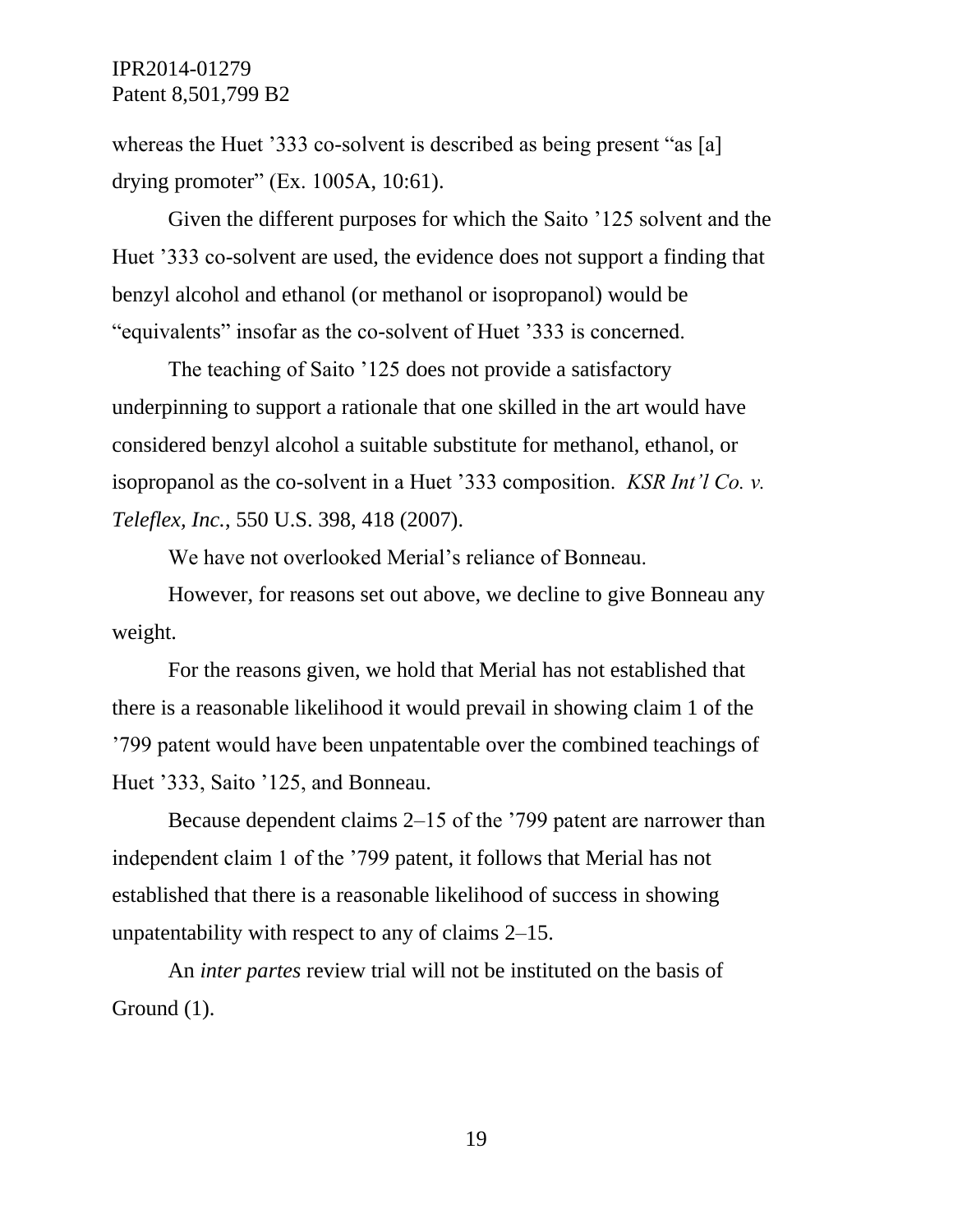### D. Ground (2)

Merial maintains that claims 1–15 are unpatentable under 35 U.S.C. § 103 over Huet '333 in view of Sirinyan WO '541 alone, or further in view of Bonneau. Pet. 40.

For reasons already given, we limit our consideration to the rationale based on a combination of the teachings of (1) Huet '333 (Ex. 1005A), (2) Sirinyan WO '541 (Ex. 1017A), and (3) Bonneau (Ex. 1014A).

The scope and content of Huet '333 has been described earlier in this opinion.

The difference between '799 patent claim 1 and Huet '333 likewise has been described earlier in this opinion.

With respect to Ground (2), and to overcome the difference between '799 patent claim 1 and Huet '333, Merial turns to Sirinyan WO '541 (Ex. 1017A). Pet. 39.

As explained above, we refer to the corresponding English language U.S. Patent Application Publication (Sirinyan '387; Ex. 1018A) to discuss the scope and content of Sirinyan WO '541.

Sirinyan '387 describes compositions for controlling parasites on animals comprising:

(1) an N-phenylpyrazole;

(2) an aliphatic cyclic carbonate; and

(3) an aliphatic cyclic or acyclic polyether.

Ex.  $1018A \sqrt{\frac{9}{15}}$  5–7.

The N-phenylpyrazole can be fipronil. Ex. 1018A ¶ 59 (7, col. 1, third formula).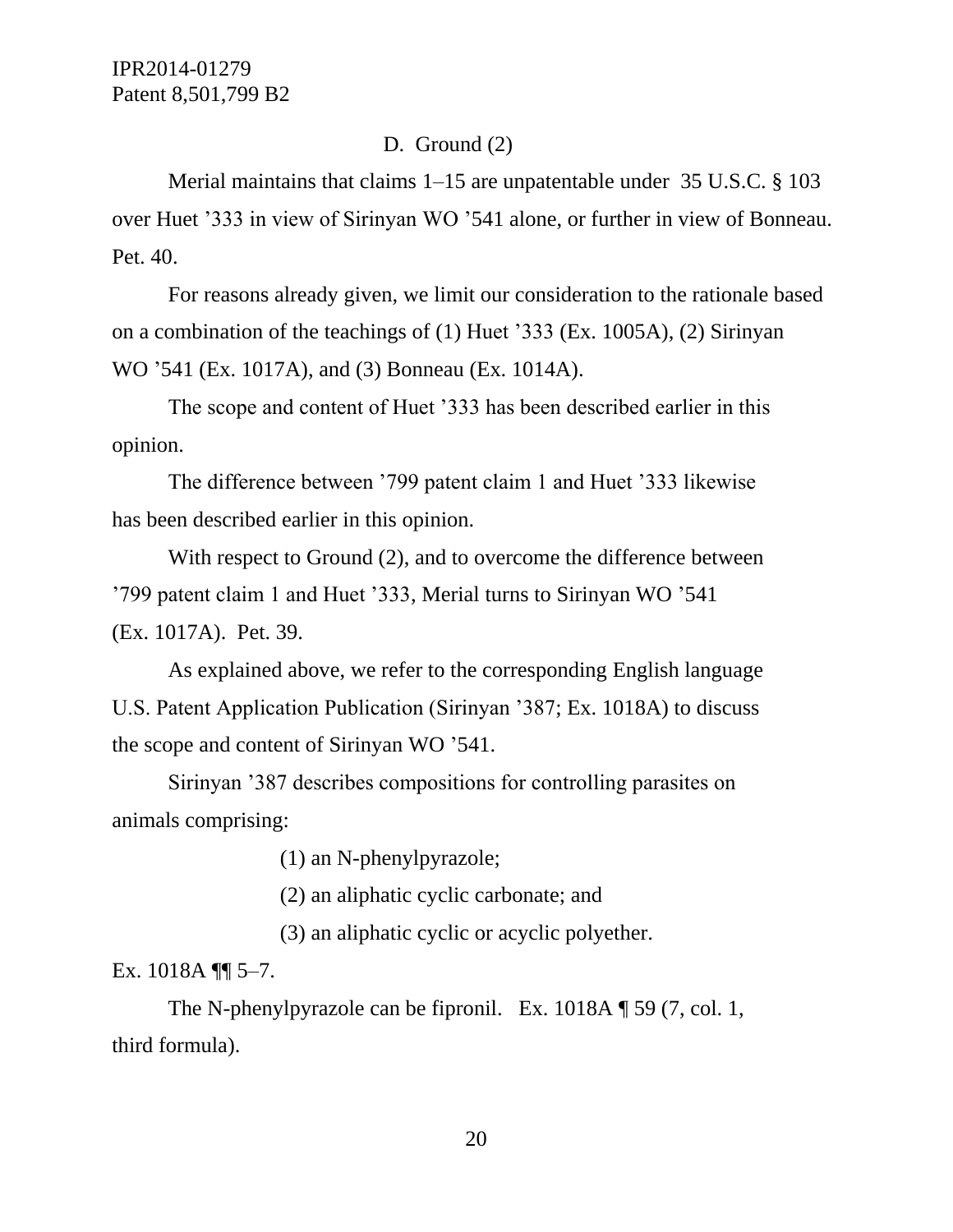The acyclic polyethers include diethylene glycol monoethyl ether element [3][f] of claim 1 of the '799 patent, as reproduced above. Ex. 1018A ¶ 71.

Diethylene glycol monoethyl ether is also known as DGME.

From Merial's point of view, the significant teaching of Sirinyan '387 is that a flea-treating composition can be made with fipronil and DGME without any need for a methanol, ethanol, or isopropanol "co-solvent."

Thus, Merial reasons that it would have been obvious to make a Huet '333 composition without a " $C_1$ - $C_4$  alcohol." Pet. 36–37.

We disagree.

An ingredient required to be present in a Huet '333 composition is an effective amount of a macrocyclic lactone antihelmintic or antiparasitic agent. Ex. 1005A, 4:7-8.

An ingredient required to be present in a Sirinyan '387 composition is an aliphatic cyclic carbonate. Ex. 1018A ¶ 6.

It is true that claim 1 of the '799 patent relates to a composition "comprising" various listed ingredients.

Hence, the scope of the claim is open to the inclusion of other ingredients, *e.g.*, an aliphatic cyclic carbonate.

To meet all the limitations of claim 1 using a combination of Huet '333 and Sirinyan '387, one skilled in the art would have needed a reason to make a composition without a  $C_1$ - $C_4$  alcohol, but including

(1) fipronil,

(2) the macrocyclic lactone antihelmintic or antiparasitic agent of Huet '333,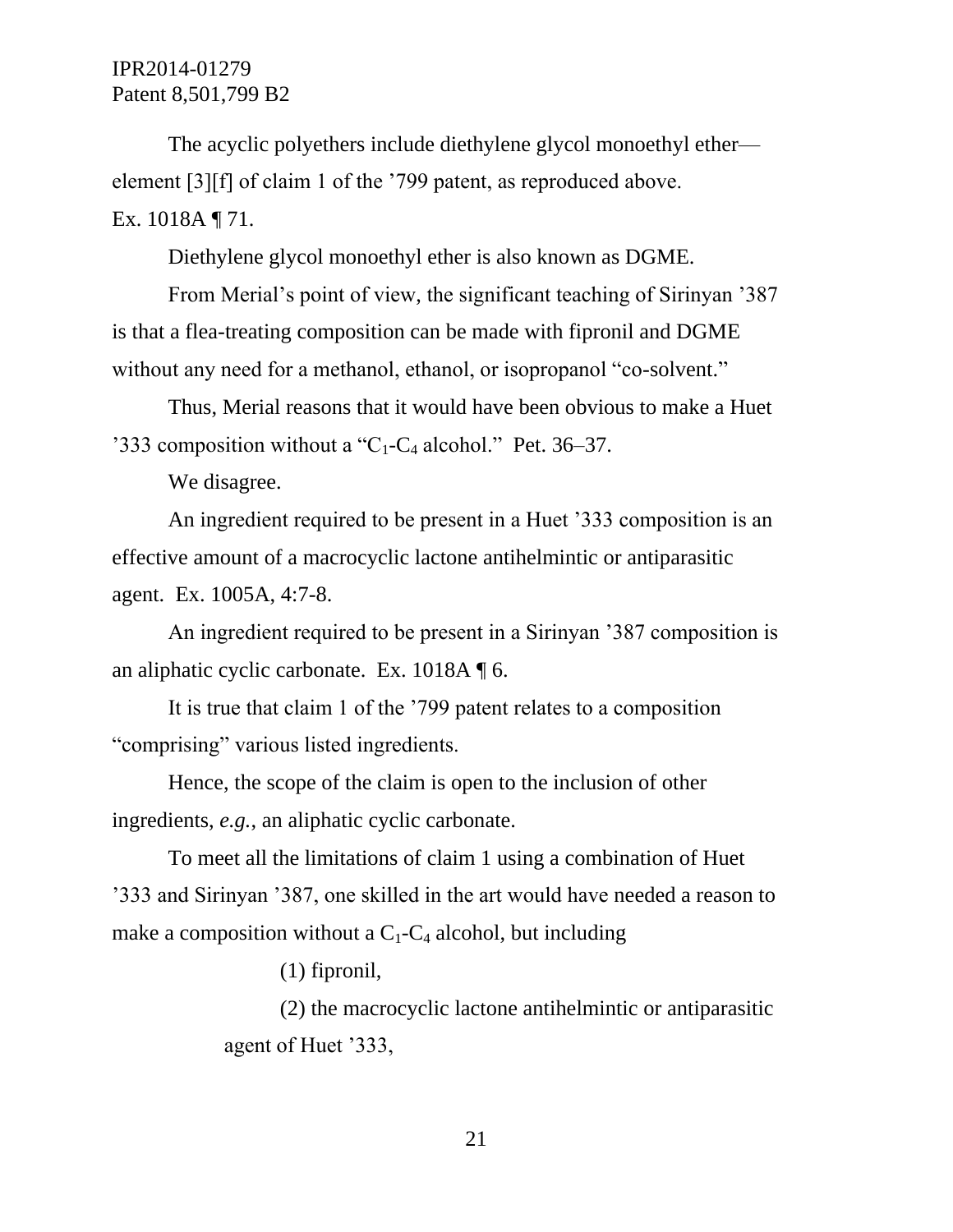(3) the aliphatic cyclic carbonate of Sirinyan '387, as well as

(4) benzyl alcohol in the claimed amounts and

(5) DGME in the claimed amounts.

Merial has not identified persuasive evidence that would have provided a reason for eliminating the "C<sub>1</sub>-C<sub>4</sub> alcohol" from Huet '333.

Moreover, there are unanswered factual matters which make the proposed combination of Sirinyan '387 and Huet '333 questionable.

Huet '333 describes a composition which is said to dry without crystallizing. Ex. 1005A, 4:23. The "C<sub>1</sub>-C<sub>4</sub> alcohol" is said to play a significant role in drying without crystallization. Ex. 1005A, 10:61.

We have not been told why one skilled in the art would have expected a combination of ingredients disclosed in Huet '333 and Sirinyan '387, absent a  $C_1$ - $C_4$  alcohol, to lead to a composition which would dry without crystallization.

Merial's witness, Dr. Pate, nowhere explains what one skilled in the art would have expected based on combining the aliphatic cyclic carbonate of Sirinyan '387 into the Huet '333 composition, *e.g.*, possible adverse interactions between the macrocyclic lactone antihelmintic or antiparasitic agent of Huet '333 and the aliphatic cyclic carbonate of Sirinyan '387.

On the whole, we find that Dr. Pate's testimony is similar to that of Dr. Anderson in *Ortho-McNeil Pharmaceutical, Inc. v. Mylan Laboratories, Inc.*, 520 F.3d 1358, 1364 (Fed. Cir. 2008) (expert witness Dr. Anderson simply retraced the path of the inventor with hindsight, discounted the number and complexity of the alternatives, and concluded that the invention of the claimed compound would have been obvious).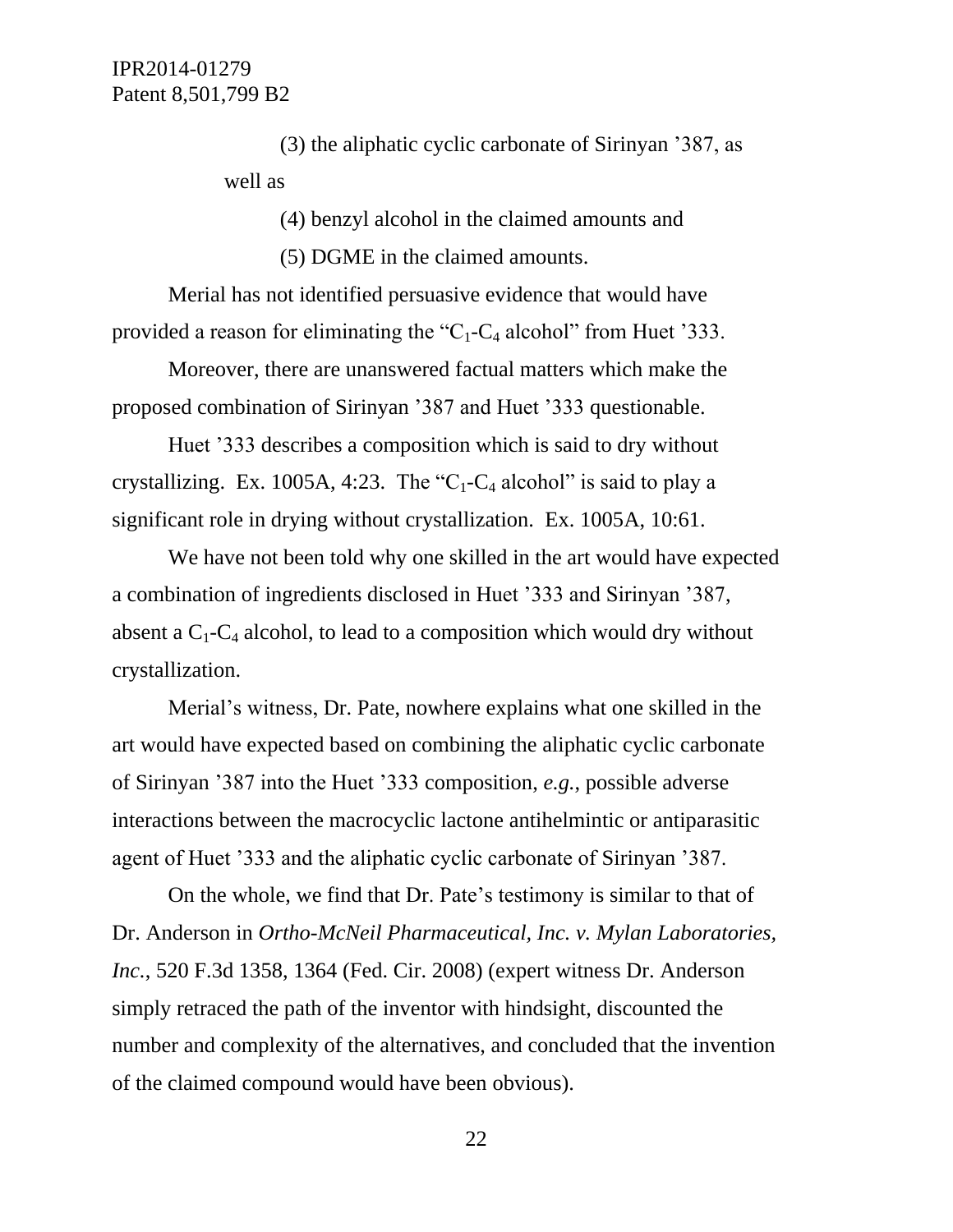For the reasons given, we determine that Merial has not shown a reasonable likelihood that it would prevail in showing the unpatentability of claim 1 of '799 patent based on the combined teachings of Huet '333, Sirinyan WO '541, and Bonneau.

Because dependent claims 2–15 of the '799 patent are narrower than independent claim 1 of the '799 patent, it follows that Merial has not established that there is a reasonable likelihood of success with respect to claims 2–15.

An *inter partes* review trial will not be instituted on the basis of Ground (2).

#### E. Ground (3)

Merial maintains that claims 1–15 are unpatentable under 35 U.S.C. § 103 over (1) Etchegaray '765 in view of (2) Etchegaray '724 and (3) Bonneau alone or further in view (4) Saito '125. Pet. 48.

For reasons already given, we limit our consideration to the rationale based on a combination of the teachings of (1) Etchegaray '765, (2) Etchegaray '724, (3) Bonneau, and (4) Saito '125.

By way of background, during prosecution of the application (US 13/132,996) that matured into the '799 patent, the Examiner entered a rejection of all claims as being unpatentable under 35 U.S.C. § 103 over the combination of (1) Etchegaray '765 and (2) Etchegaray '724. Ex. 1002A, 194.

Merial relies in large measure on the Examiner's rationale in support Ground (3). Pet. 50 ("Petitioner [Merial] adopts the Examiner's logic and . . . [rationale] at pages 5-12 of the September 14, 2012 Office Action in the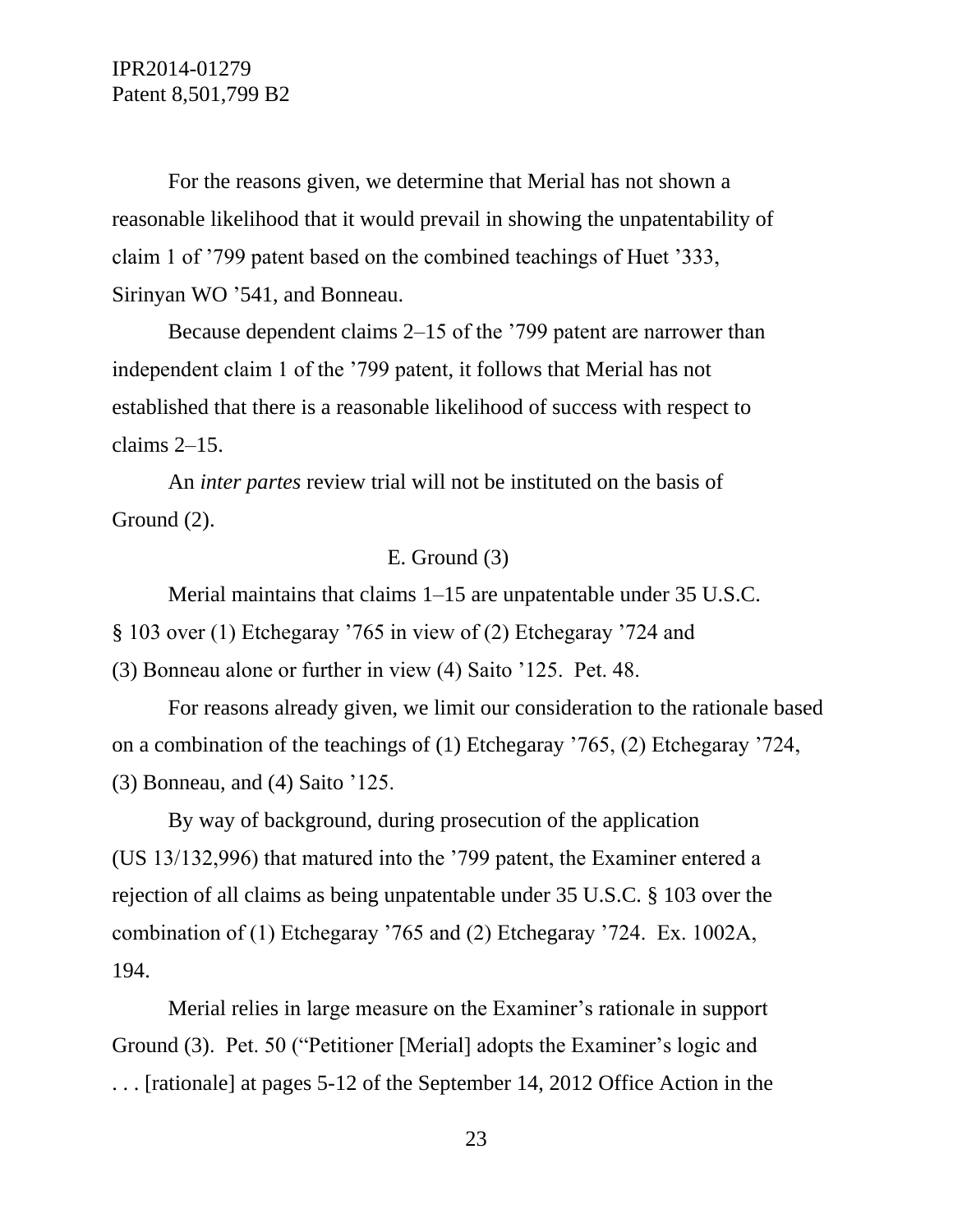prosecution history of the '799 patent (Exhibit 1002A.000188)"). Page 188 of Ex. 1002A is the first page of the Office Action; the Examiner's rationale in support of the rejection appears at Ex. 1002A, pages 194 through 200.

In an AMENDMENT UNDER 37 C.F.R. § 111, Virbac responded to the rejection. Ex. 1002A, 160–169.

In support of its response, Virbac relied on comparative testing set out in the specification. Ex. 1002A, 167 ("[C]omparative Examples 2, 3 and 4 show an . . . unexpected improvement of efficiency on flea infestation prevention of [a] a composition according to the present invention compared to the well known commercial product Frontline<sup>®</sup>" and "[r]esults presented in Examples 2, 3, and 4 demonstrate that composition A show[s] a substantially longer efficiency against flea infection than Frontline $^{\circledR}$  in dogs and cats.").

Upon consideration of the response, the Examiner held that the "response is found persuasive and the rejection [based on Etchegaray '765 and Etchegaray '724] is hereby withdrawn." Ex. 1002A, 17.

In reaching a decision to allow, the Examiner stated:

The composition of Etchegaray ['765] is not anticipatory, nor does it render obvious a composition of the instant application for the following reasons: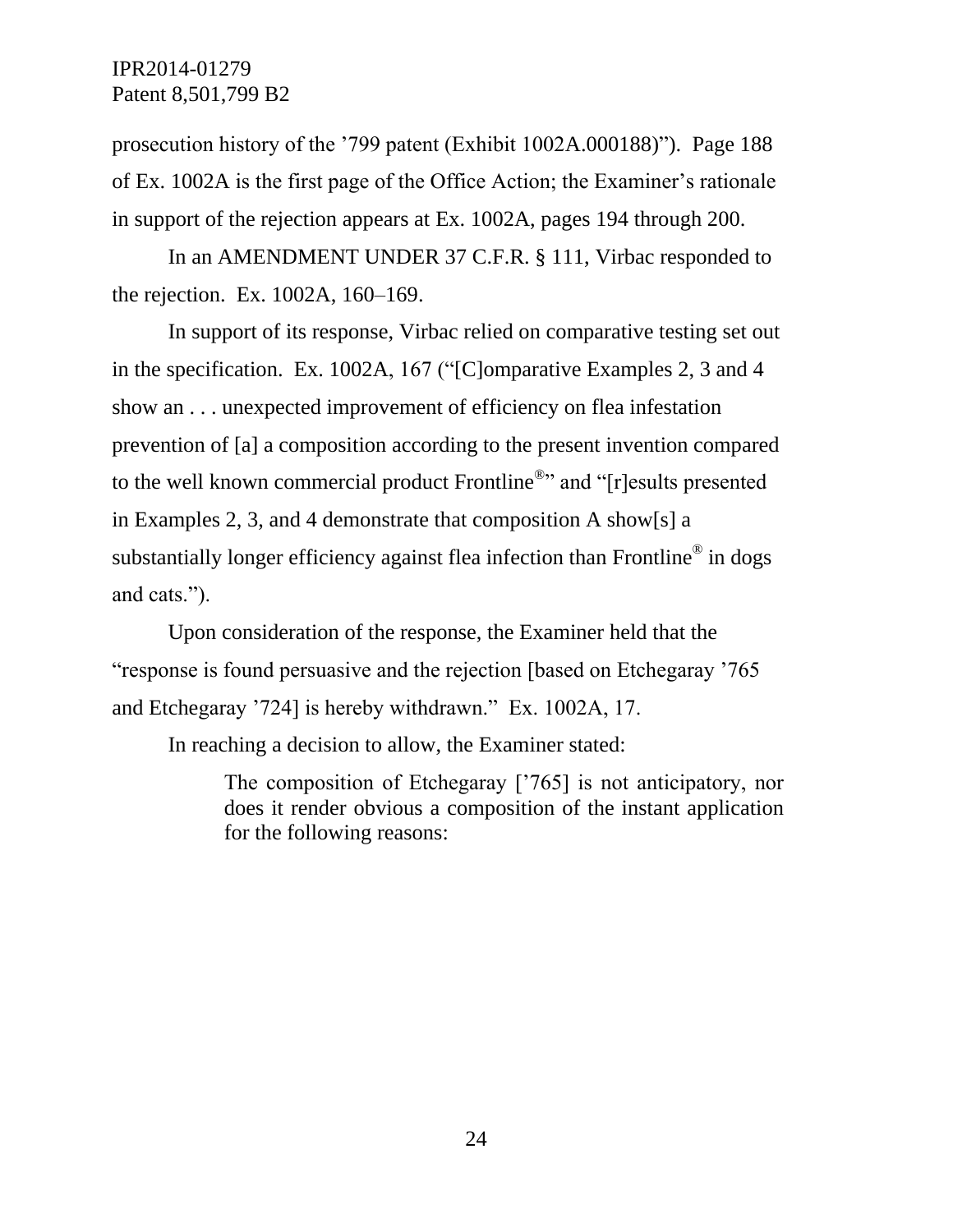Instant Composition A (page  $10$ )<sup>[1]</sup>

## Frontline® by Merial

| -fipronil            | 10g               | -fipronil $10\%$ (w/v)           |
|----------------------|-------------------|----------------------------------|
| -benzyl alcohol      | 30g               | -ethanol                         |
| -butylhydroxyanisole | 0.02 <sub>g</sub> | -butylhydroxyanisole (BHA)       |
| -butylhydroxytoluene | 0.02 <sub>g</sub> | -butylhydroxy[toluene] $(BHT)^2$ |
| -diethylene glycol   |                   | -ethyl[ene]dig[ly]col            |
| monoethyl ether      | $100 \text{ ml}$  |                                  |
|                      |                   | -polyvidone K17                  |
|                      |                   | -polysorbate 80                  |

[Virbac] . . . has clearly shown, in a side-by-side comparison, that instant composition A acts more quickly and remains effective for a longer time compared to the commercial product Frontline[®] Spot-on when applied to dogs (0.067 mL per kg body weight, Table I, page 13 [Ex. 1002A, 13-14], Table II, page 17 [Ex. 1002A, 313], and to cats (Table III, page[s] 21-22 [Ex 1002A, 317–318] infested with fleas.

Such an improved and prolonged antiparasitic activity in the treatment and protection of pets is noteworthy and unexpected versus that of the reference commercial product Frontline<sup>[®]</sup>.

Ex. 1002A, 18.

Merial accepts the Examiner's rationale to the extent that the rationale

is favorable to Merial, but does not convincingly address that part of the

 $\overline{a}$ 

<sup>1</sup> Ex. 1002A, 306.

<sup>&</sup>lt;sup>2</sup> While the Examiner refers to butylhydroxyanisole, it is believed that the Examiner meant to refer to butylhydroxytoluene given the Examiner's use of the acronym "BHT".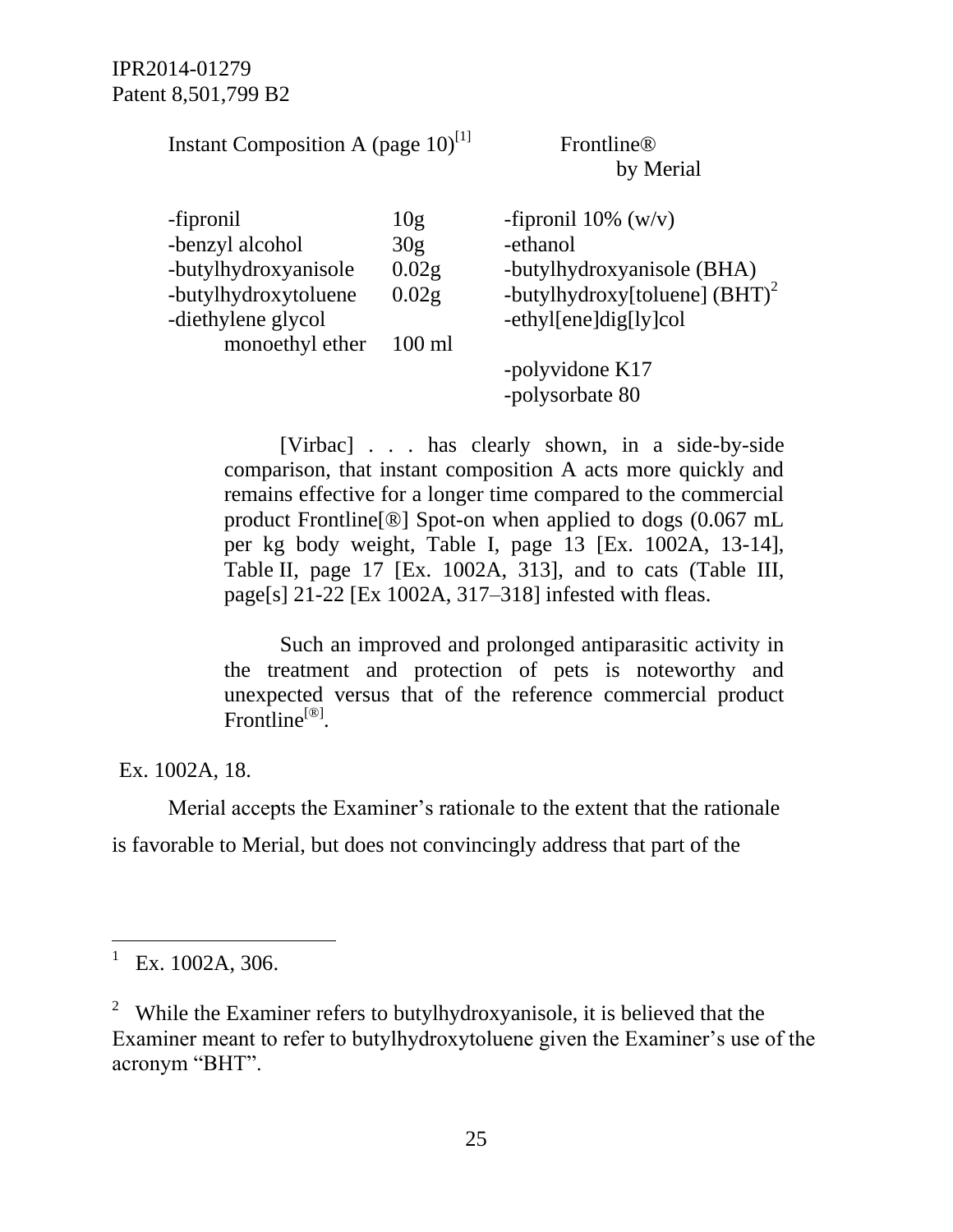Examiner's allowance rationale favorable to Virbac found in the prosecution record as part of Ex. 1002A.

Because we do not assume the role of counsel for either party, we decline to undertake an independent analysis of the experimental data found persuasive by the Examiner.

We do not have the benefit of input by Merial in the form of testimony discussing counter-testing of the data set out in the specification.

Had Merial presented an argument and evidence addressing unexpected results (apart from relying on Bonneau) in the Petition, Virbac could have responded and commented on that argument and evidence in its Preliminary Response.

Our procedure and rules are to be interpreted, to secure a just, speedy, and inexpensive resolution of a proceeding. 37 C.F.R. § 42.1(b).

In submitting the Petition, Merial had an opportunity to address the Examiner's rationale in support of allowance of claims in the application maturing into the '799 patent.

Merial elected not to address the Examiner's allowance rationale.

Failure on the part of Merial to address the Examiner's allowance rationale in the Petition leads to the following unacceptable result.

If we were to accept the Examiner's rationale in support of a prima facie case of obviousness without considering unexpected results, then Virbac could present—and probably would have presented—evidence and testimony in support of unexpected results evidence with its Patent Owner's Response. 37 C.F.R. § 42.120(a). At this stage, however, Virbac was not free to do so. 37 C.F.R. § 42.107(c).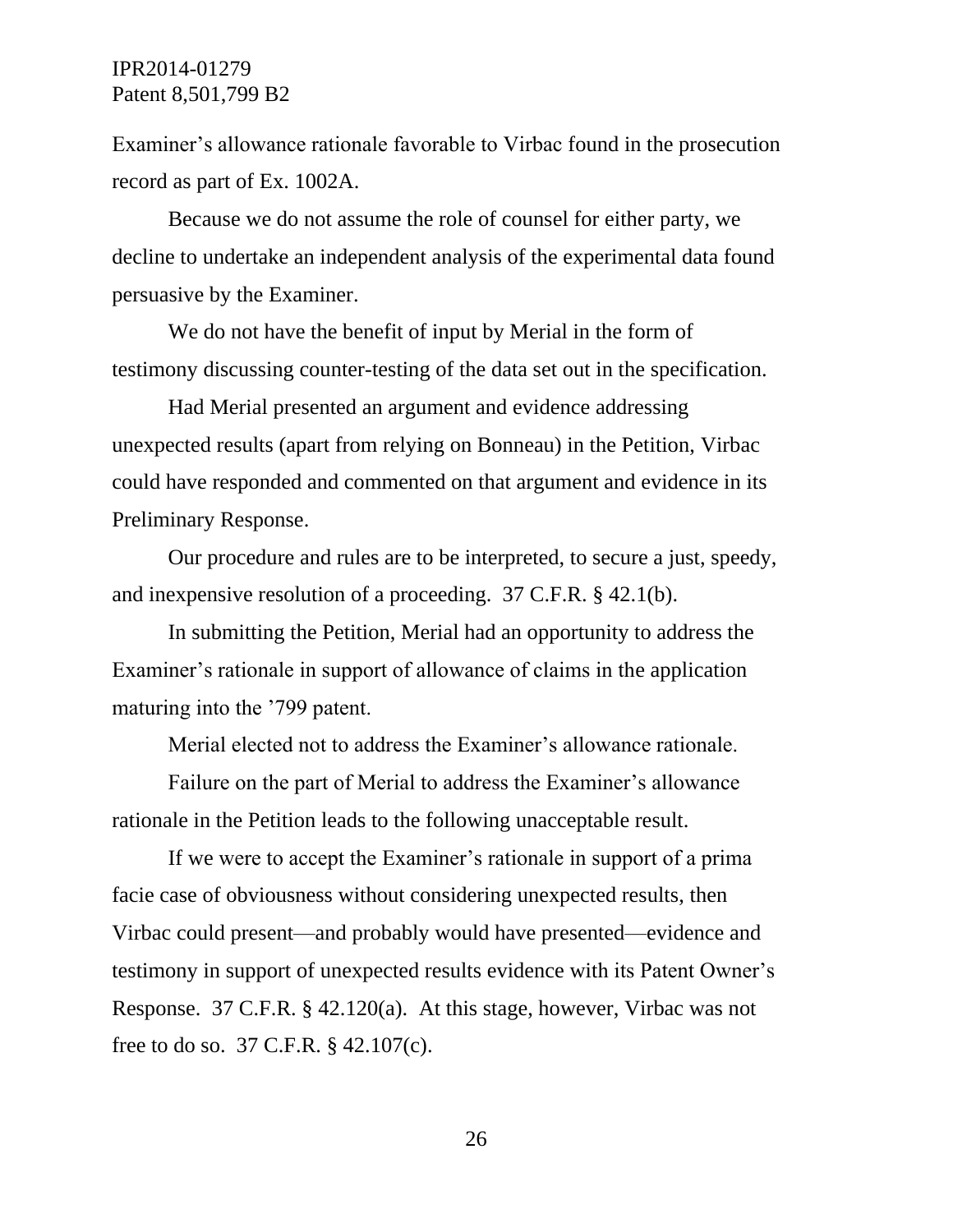Merial then could present, and probably would have presented with its Reply, counter-unexpected results evidence. 37 C.F.R. § 42.23(b).

What becomes apparent is that Virbac would then have no right to file a sur-reply to address Merial's reply evidence.

On the other hand, if in its Petition Merial had submitted testimony and evidence in support of "no unexpected results" including an analysis of the Examiner rationale, and had a trial been instituted, Virbac would have been able to submit with its Patent Owner's Reply both (1) evidence and testimony opposing Merial's "no expected result" rationale as well as (2) evidence supporting unexpected results.

Merial's reply would then have been limited to addressing any evidence of unexpected results submitted by Virbac with its Patent Owner's Response.

In this case, we believe it unfair to impose on Virbac in the first instance the burden of establishing unexpected results in a trial. Merial was aware of the unexpected results showing which the Examiner found persuasive in showing nonobviousness in view of substantially the same prior art combination Merial now relies upon. Merial should have addressed unexpected results in the first instance.

The patentability of claims 1–15 over the combined teachings of Etchegaray '765 and Etchegaray '724 was considered and resolved by the Examiner.

We have not overlooked the fact that in addition to the Etchegaray patents, Merial now additionally relies on Saito '125 and Bonneau.

We decline to give any weight to Bonneau for reasons previously set out in this opinion.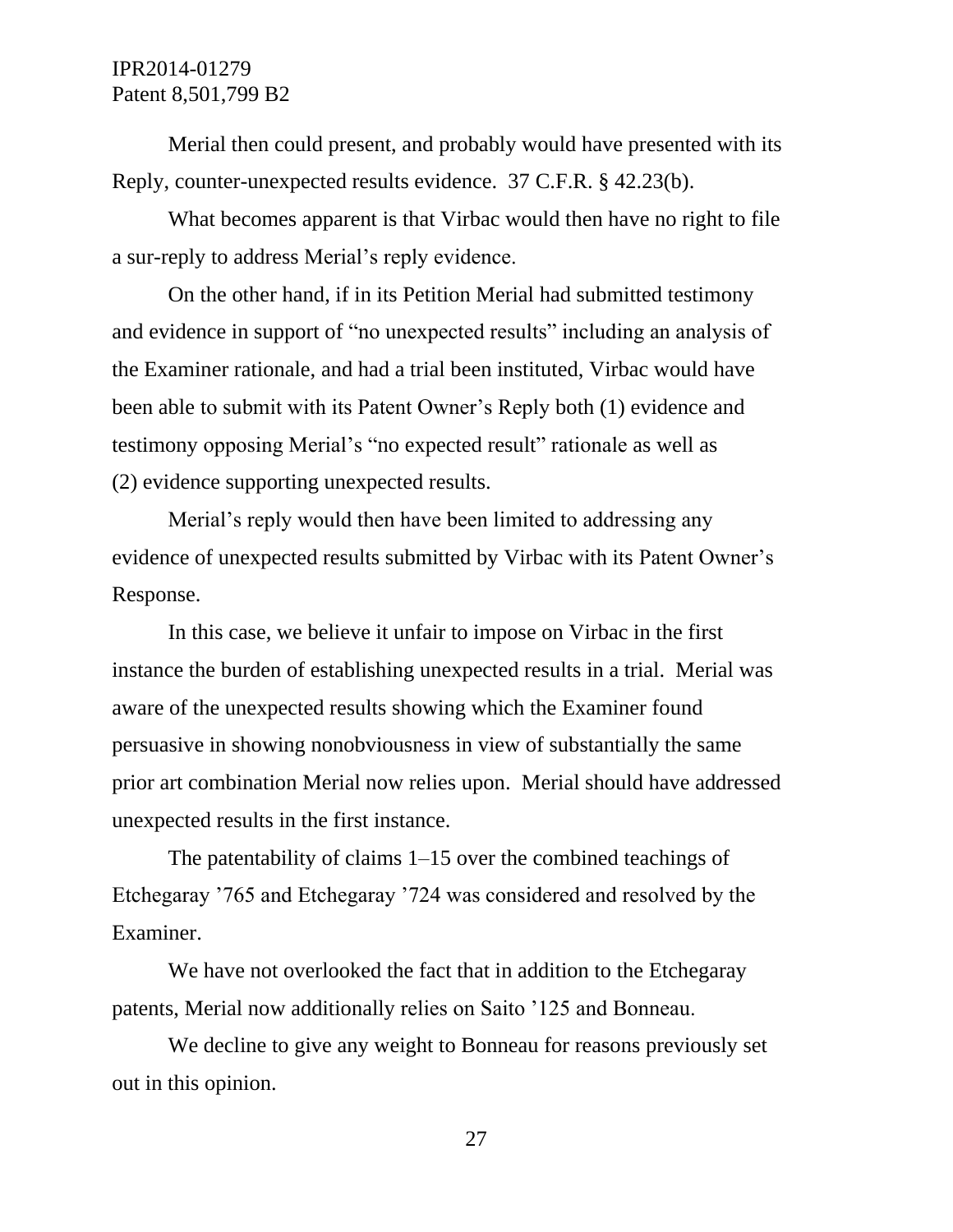As in the case of Ground (1), we find that Saito '125 adds nothing significant in support of unpatentability under § 103.

The teaching of so-called equivalence of ethanol, isopropanol, and benzyl alcohol (Ex. 1015A ¶ 70) of Saito '125 is nothing more than a confirmation of what is taught by Etchegaray '765 with respect to its "solvent c)." Ex. 1019A, 4:52–62.

As in the case of Huet '333, Saito '125 does not provide a suitable rationale in support of not using the  $C_1$ - $C_4$  alcohols (methanol, ethanol, and isopropanol) described by Etchegaray '765 (Ex. 1019A, 4:56). *KSR*, 550 U.S. at 418.

The combination of teachings of (1) Etchegaray '765 and (2) Etchegaray '724 relied upon by the Examiner is, in the language of 35 U.S.C. § 325(d), "substantially the same prior art" as a combination of teachings of (1) Etchegaray '765, (2) Etchegaray '724, (3) Saito '125, and (4) Bonneau.

For the reasons given, we decline to institute an *inter partes* review trial on the basis of Ground (3).

#### F. Other Observations

Merial has characterized certain arguments made by Virbac before the Examiner as "clearly false" (Pet. 49) or as "misleading" (*id.* at 50–51).

We have treated the characterizations of those arguments as having been "erroneous" as opposed to "false" or "misleading." 37 C.F.R. § 41.1(c); *Argyropoulos v. Swarup*, 56 USPQ2d 1795, 1812 (BPAI 2000).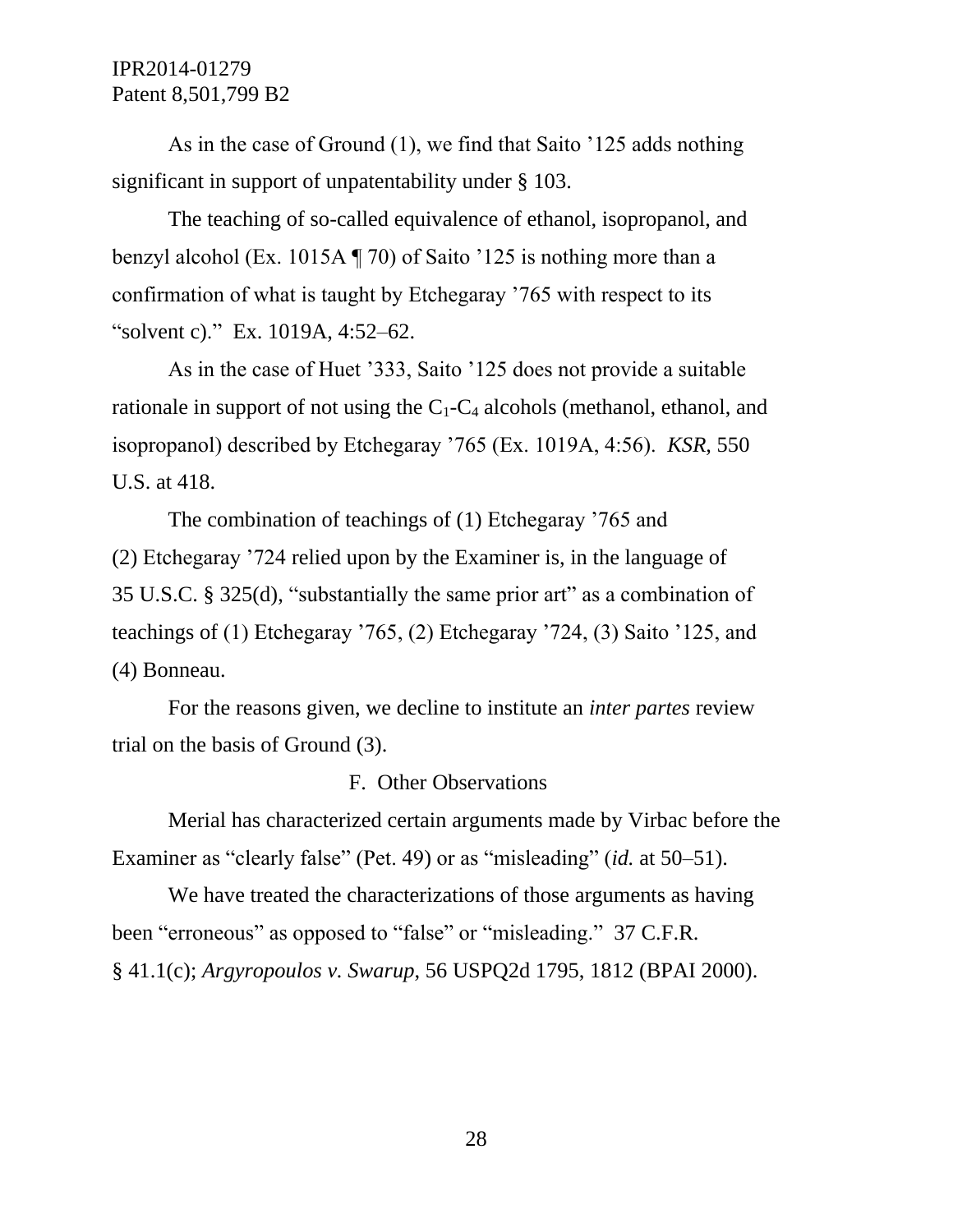# IV. DECISION

For the reasons given, we decline to institute an *inter partes* review trial and, therefore, the Revised Petition is *denied*.